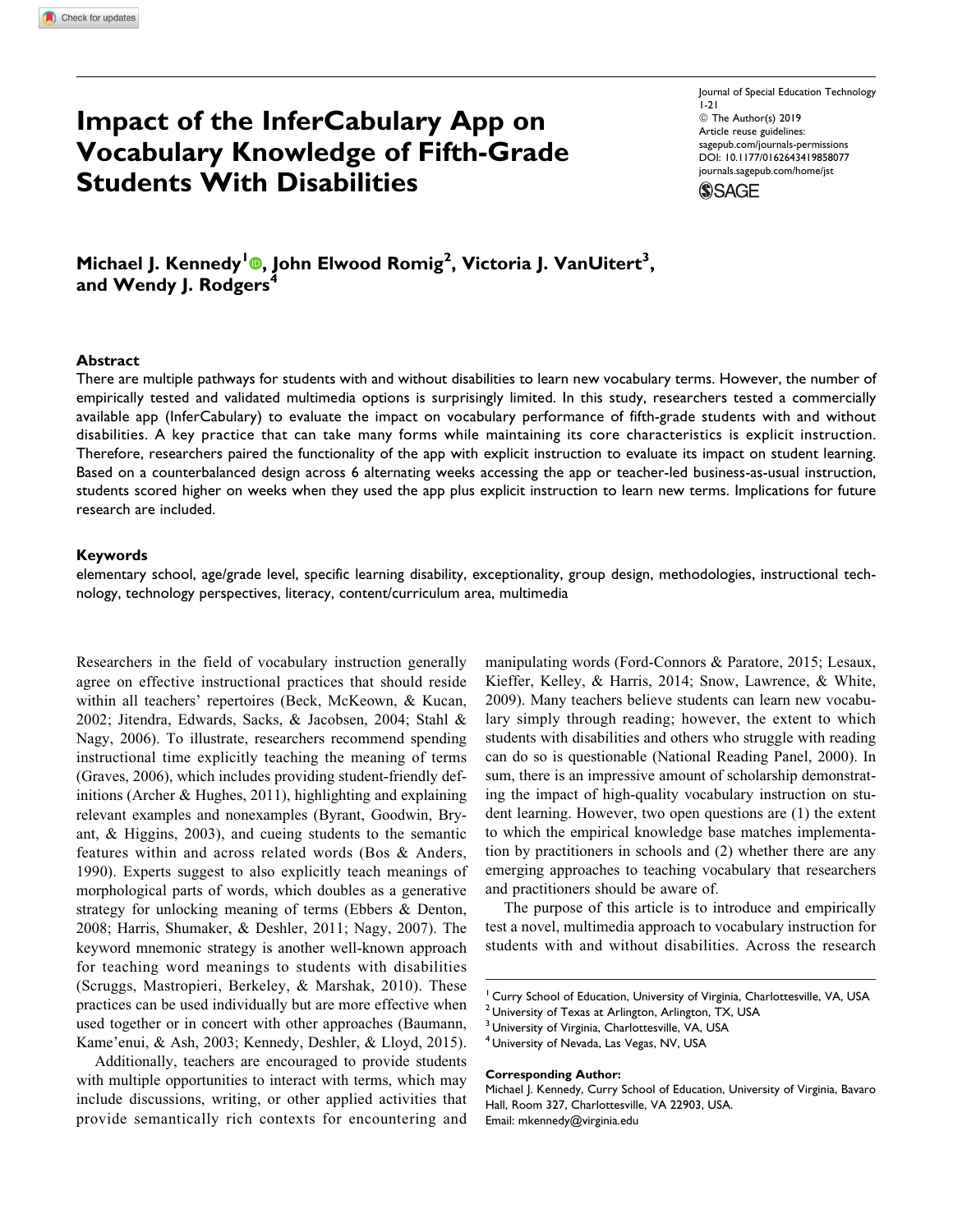literature noted above, a commonality is the teacher provided the meaning of terms in an explicit, orally driven way to students. A potentially interesting idea is to have students engage vocabulary terms in such a way that they use various visual and text-based clues to infer the meaning of an unknown term. When added to scaffolds offered within a teacher-directed, explicit instruction framework (e.g., opportunities to respond [OTRs], modeling), and delivered using a multimedia platform, the cognitive act of inferring word meaning using visually and text-driven examples might provide an interesting and powerful mode of learning for students with and without disabilities.

# Intensifying Vocabulary Instruction for Students With Disabilities

Researchers in the field of special education recognize the need to provide a more intense form of vocabulary instruction to students with disabilities than what may be necessary for their peers without learning challenges (Jitendra et al., 2004). However, general education teachers receive minimal, if any, specific training on how to provide evidence-based instruction for students with disabilities, and they report feeling unprepared to meet the individual needs of these students (Reschly, Holdheide, Behrstock, & Weber, 2009). This is problematic because most students with high-incidence disabilities spend the majority of their school day in general education classes (U.S. Department of Education, 2016).

Observational studies of general education teachers find wide use of orally driven vocabulary instruction (without elements of explicit instruction as defined by Archer & Hughes, 2011), frequent reliance on text-laden slides, and the practice of students copying notes into notebooks at the expense of recognized best practice in this domain (Klingner, Urbach, Golos, Brownell, & Menon, 2010; Swanson, Solis, Ciullo, & McKenna, 2012). Although some students can and do learn from these approaches, most students with disabilities require more explicit, intense instruction in order to master use of new vocabulary (Archer & Hughes, 2011). Hallmarks of explicit instruction per Archer and Hughes include a high rate of OTRs, frequent feedback, clear and focused language for definitions, use of examples and nonexamples, modeling, and independent practice. Not all explicit lessons have all of these elements, but OTRs, feedback, and clear language are omnipresent for vocabulary learning. The vocabulary learning approach tested within this article is multimedia, meaning it relies on visuals and text but also leverages elements of explicit instruction.

Nearly any teacher can provide and repeat a student-friendly definition, but it takes a higher level of content expertise to formulate effective examples and differentiate from nonexamples, highlight key semantic features of words, generate discussion questions to situate a term or concept within a unit or broader theme, and deliver relevant, illustrative, and effective demonstrations (Ball, Thames, & Phelps, 2008; Hill, Rowan, & Ball, 2005). Therefore, even if special educators tasked with supplementing students' vocabulary knowledge and performance have sufficient instructional time, that time may not reflect what experts would consider to be high quality within a given content area (Swanson et al., 2012). In sum, although our field does possess a strong base of knowledge for providing effective vocabulary instruction, for many, a gap remains between the research and what is implemented in schools.

## Multimedia Cures All?

Some researchers and practitioners have looked to multimedia as a possible supplement to regular instruction for students with disabilities given its portability, flexibility, and increasing capacity to deliver high-quality instruction and embedded practice opportunities (Kennedy, Rodgers, Romig, Lloyd, & Brownell, 2017). This is logical—multimedia has great promise to package and deliver instruction that incorporates known evidence-based practices as well as leverage the power of visuals to create powerful cognitive anchors within students' existing schemas (Xin & Rieth, 2001). Using multimedia that embeds evidence-based vocabulary practices could help address the implementation gap noted above. If instruction can be delivered using an app, a piece of software, or another webbased program, and students with disabilities demonstrate measurable gains, it makes sense that practitioners would consider adopting that tool. However, empirical research providing evidence that multimedia can be effective in this space is limited, particularly in terms of measurable learning gains for students with disabilities (Byrant et al., 2003; Kuder, 2017).

Existing empirical research. In one study by Horton, Lovitt, and Givins (1988), six ninth-grade students with learning disabilities (LD) in a social studies course participated in a multimedia vocabulary program that taught word meanings using direct instruction and corrective feedback. The definition for a term was shown on a computer screen. Students were then provided a list of distractors and were required to find and click on the correct term without the support of pictures or other graphics. Students received feedback based on their response and were required to try again when they made errors. Following instruction, researchers gave students a posttest consisting of multiple-choice vocabulary items. Results indicated students made significant improvement (26–68% correct) between the pretest and posttest.

Xin and Rieth (2001) used the theoretical principle of anchored instruction to support the use of video in vocabulary instruction for upper elementary students. Students were shown anchor videos to build their cognitive understanding of unknown words and then teachers led explicit discussions centered on their content. Students who learned using the anchor videos significantly improved their vocabulary performance relative to peers in a nonmultimedia condition.

Kennedy, Deshler, and Lloyd (2015) and Kennedy, Thomas, Meyer, Alves, and Lloyd (2014), respectively, used Content Acquisition Podcasts for Students (CAP-S) to provide supplemental vocabulary instruction to high school students with and without disabilities. CAP-S are short, multimedia vignettes that package a sequence of explicit vocabulary practices (i.e.,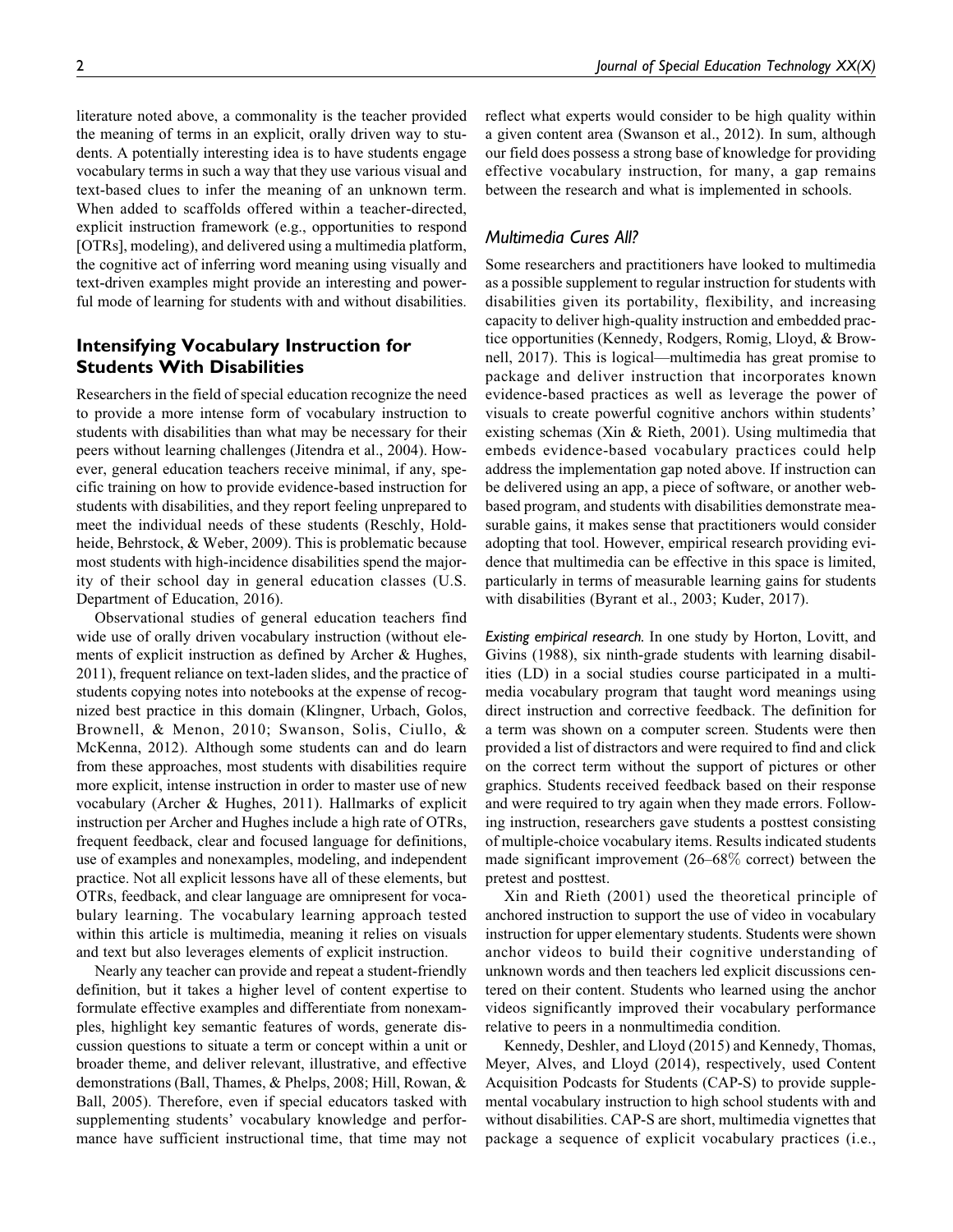student-friendly definition, example, nonexample; highlight morphological word parts; and highlight semantic relationships with similar terms) all using images, narration, and limited onscreen text in accordance with Mayer's (2009) cognitive theory of multimedia learning. Students with and without disabilities who learned using CAP-S significantly improved their vocabulary performance relative to peers who learned using nonmultimedia approaches.

Summary of existing research. Although these four studies provide a basic level of knowledge regarding the use of multimedia to support the vocabulary performance of students with disabilities, there is still much that is unknown in this space. Each study focused on a relatively small group of students learning a few, select terms. That said, the successes of these studies demonstrate that it is possible to improve vocabulary outcomes for students with disabilities using multimedia as a core feature of the instruction. It is important to note that each study combined nonmultimedia vocabulary practices within the features of their multimedia delivery vehicle. This is critical to the success of new and existing multimedia products; multimedia should be used to enhance effective vocabulary instruction not as a replacement for such instruction.

These studies represent the potential of technology to address one of the limitations of vocabulary instruction described above. That is, as vocabulary definitions become more subject-specific and require a high level of content expertise from teachers, technology can supplement a teacher's knowledge in an area where they lack expertise. For example, technology created by content experts could provide the examples, nonexamples, and distinguishing features of a term that might be unfamiliar to the special education teacher tasked with supporting students with disabilities.

Purpose of study. Another commonality of most empirical approaches to vocabulary instruction in the field of special education is the teacher is largely responsible for delivering instruction. This is no surprise—explicit instruction is a prevailing pedagogical paradigm (Archer & Hughes, 2011). However, a critical feature of effective vocabulary instruction is students' immersion with words in terms of independent reading, writing, and participation in other activities that require application of knowledge that are not provided within an explicit framework (Snow et al., 2009). As noted, for students with disabilities and others who struggle, learning from reading and other independent means can be a challenge (Jitendra et al., 2004). Opportunities for students to experience carefully scaffolded opportunities to use inferencing skills to figure out the meaning of terms could be an opportunity to blend explicit instruction and a deeper type of vocabulary learning often reserved for students who are functioning on a higher academic level (Nassaji, 2003). The multimedia product introduced and empirically tested within this article provides this type of hybrid student-centered but teacher-scaffolded instruction.

Many publishers and multimedia developers market instructional product(s) to teachers and make claims about effectiveness without supporting empirical evidence. This creates a paradox because developers and publishers have little incentive to subject their products to rigorous empirical testing when consumers (e.g., schools) have demonstrated a willingness to buy these products without strong research evidence. The burden thus falls upon researchers to conduct rigorous investigations of multimedia tools, and the school personnel who make purchasing decisions to demand publishers and developers provide empirical evidence of effectiveness prior to purchasing the product. This is especially critical when considering the learning needs of students with disabilities, as putting untested products in the hands of students with the most intensive needs may not constitute the type of evidence-based, individualized instruction called for in their individualized education plans (IEPs).

The purpose of this article is to describe the pilot results of an empirical study testing the impact of a multimedia tool designed to provide students with and without disabilities multiple exposures to the meaning of unknown terms by using rich visuals, semantically driven examples, student-friendly definitions, and interactive practice opportunities. The InferCabulary® app ([https://infercabulary.com\)](https://infercabulary.com) can be used by students for independent learning and practice or by teachers within an explicit lesson. In this study, researchers evaluated the impact of the app paired with explicit instruction on vocabulary performance of students with and without disabilities. Those outcomes were compared with those of students taught by teachers using a nonmultimedia vocabulary approach.

This article addresses two research questions:

Research Question 1: To what extent do fifth-grade students with and without disabilities and learners labeled as struggling learn unknown vocabulary terms when taught using a combination of explicit instruction and the InferCabulary app compared to students taught using a business-as-usual (BAU) approach?

Research Question 2: To what extent do students who learned using the InferCabulary app report enjoying and benefiting from the experience?

## Method

This research study is an independent field test of the InferCabulary app, which is available for purchase on [www.infercabu](http://www.infercabulary.com) [lary.com](http://www.infercabulary.com). The researchers have no financial stake in this product, received no payment or support from the developers of the app to conduct this study, and were similarly not unduly influenced in any way by the app developers. The developers did not have access to any data, findings, or conclusions prior to publication.

## Setting and Participants

The University Human Subjects Committee, the participating school district's research review board, the principal of the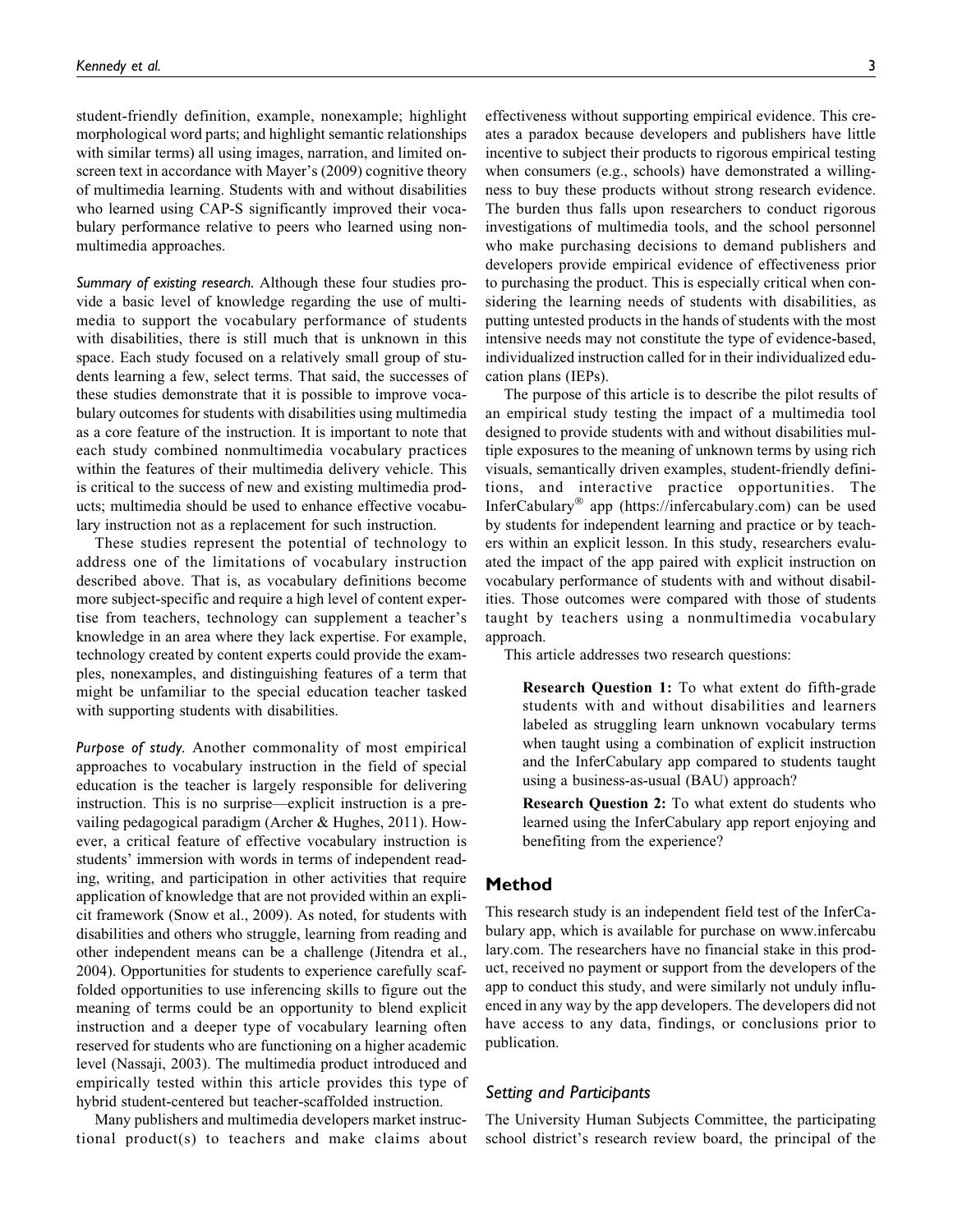| Student and<br>Gender | <b>Class</b> | <b>Disability</b><br>Category | Race | Overall Fourth-Grade<br>Reading Raw Score (x/40) | Fourth-Grade Vocab<br>Raw Score (x/7) | Fifth-Grade CORE Vocab<br>Score (Pretest; x/30) |
|-----------------------|--------------|-------------------------------|------|--------------------------------------------------|---------------------------------------|-------------------------------------------------|
| I, M                  |              | LD                            |      |                                                  |                                       | 4                                               |
| 2, M                  |              | <b>ADHD</b>                   |      | 18                                               |                                       | 20                                              |
| 3, F                  |              | LD                            |      |                                                  |                                       |                                                 |
| 4, M                  |              | <b>ASD</b>                    |      |                                                  |                                       | 24                                              |
| 5, M                  |              | LD                            | AA   |                                                  |                                       |                                                 |
| 6, F                  |              | CD                            |      | 29                                               |                                       | 26                                              |
| 7, F                  |              | CD                            |      |                                                  |                                       |                                                 |
| 8, L                  |              | LD                            |      |                                                  |                                       |                                                 |
| 9, M                  |              | ASD                           |      |                                                  |                                       |                                                 |
| 10, M                 |              | <b>ADHD</b>                   | AA   |                                                  |                                       | 18                                              |
| II, M                 |              | <b>ADHD</b>                   | C    | 8                                                |                                       | 14                                              |

Table 1. Participant Information for Students With IEPs.

Note. Overall fourth-grade reading raw score and fourth-grade vocab raw score refer to number of raw questions answered correctly on the preceding year's end of year state reading assessment. Passing score for the fourth-grade reading assessment was 27+ raw questions correct. The fifth-grade benchmark score for the CORE assessment is 23+. LD = specific learning disability; ADHD = attention deficit/hyperactivity disorder; ASD = autism spectrum disorder; CD = communication disorder;  $AA =$  African American;  $C =$  Caucasian; H = Hispanic/Latino.

school, the parents of all students, and the students gave permission to conduct this research. The school district is located in a rural, mid-Atlantic county of  $\sim$  15,000 residents. The researchers recruited three fifth-grade teachers and their students to participate. A total of 75 students received parental permission to participate. Caucasian students represented the largest ethnic subgroup ( $N = 58$ , 77.3%), African American students were the next largest group at  $(N = 12, 16\%, \text{ and Hispanic/Latino students com-})$ prised the balance ( $N = 5, 6.6\%$ ).

Of the 75 participants, 52% were female and 48% were male. The mean age of participants was 10.7 years. At the time of the study, the school had a student enrollment of 395, 67% of whom received free and/or reduced-price lunch. Permission to collect individual socioeconomic status could not be obtained from the school district's human subjects review board. However, given that 67% of the students in the school receive free or reduced-price lunch, we assume an approximately matching percentage of participants received free or reduced-price lunch.

Teacher participants. Two certified fifth-grade teachers from the same school participated in this study. Teacher 1 was a Caucasian female with a master's degree in her 15th year of teaching. Teacher 2 was a Caucasian female with a bachelor's degree plus 15 credits toward a master's degree in her 9th year of teaching. Both teachers received an honorarium from a fund for pilot research established at the first author's university. The school's 3rd fifth-grade teacher agreed to participate but was unable due to her maternity leave. However, the students from that teacher's class still participated by being split among the two other teachers' classes. Thus, Teacher 1 taught 38 students, and Teacher 2 taught 37 students. To make the class size more manageable, the teachers split the students into two groups each and rotated them through the experimental and silent reading conditions during the daily literacy block time set aside for the 6-week study (see below for details).

Student participants with IEPs. Students with IEPs ( $n = 11$ , 14.6%) and without IEPs ( $n = 64, 85.4\%$ ) participated in this project. The specific educational diagnoses for the 11 students with IEPs were specific LD  $(n = 4)$ , attention deficit hyperactivity disorder (ADHD;  $n = 3$ ), communication disorders ( $n =$ 2), and autism spectrum disorder  $(n = 2)$ . Two of the students with LD and one student with ADHD were African American. The remainder were Caucasian. Based on IEP records and results from the Wechsler Intelligence Test for Children, Fourth Edition, the mean IQ score for the 11 students was 92.1 (standard deviation  $[SD] = 8.2$ ). Individualized testing information was not made available.

Each student received daily special education services embedded within their core academic content classes (i.e., social studies, science, mathematics, and language arts) taught by a general education teacher and supplemented by a special educator. Additionally, six students received pull out, small group reading instruction in a Tier 3 setting from a special educator. Scores from the preceding year's state reading assessment (fourth grade) were the only interpretable data made available. All students with IEPs in this study took the state assessment with accommodations (as designated by IEPs). However, only 2 of the 11 received a passing score (see Table 1 for more information about the participants with disabilities).

Struggling student participants. In addition to the approximately 14% of students in the sample who had documented IEPs, another group of students in the sample could be classified as struggling. Based on data made available to the researchers from the previous year's (fourth grade) statewide reading assessment, 20 of the 64 students without IEPs (31.25%) did not earn a passing score. The sample students who could be identified as struggling comprised 11 male and 9 female students. Of these participants, 12 are Caucasian, 6 are African American, and 2 are Hispanic/Latinx. Thus, in total, 29 of 75 participants did not pass the fourth-grade state reading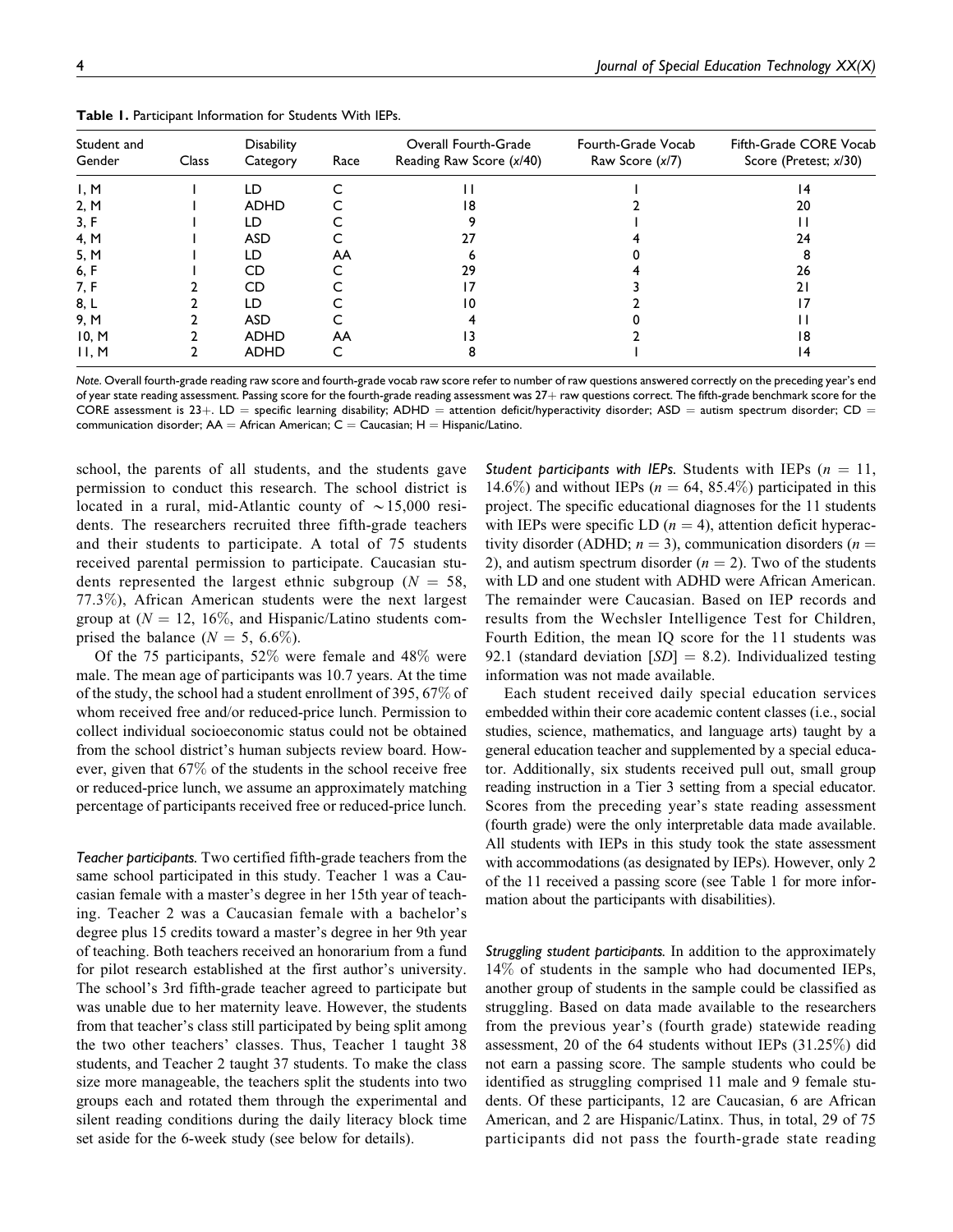|  |  | Table 2. Participant Information for Struggling Students. |  |  |  |
|--|--|-----------------------------------------------------------|--|--|--|
|--|--|-----------------------------------------------------------|--|--|--|

| Student and Gender | Class | Race | Overall Fourth-Grade<br>Reading Raw Score (x/40) | Fourth-Grade Vocab<br>Raw Score (x/7) | Fifth-Grade CORE<br>Vocab Score (Pretest; x/30) |
|--------------------|-------|------|--------------------------------------------------|---------------------------------------|-------------------------------------------------|
| I, F               |       |      | 26                                               |                                       | 23                                              |
| 2, M               |       | AA   | 23                                               |                                       | 19                                              |
| 3, M               |       | н    | 13                                               |                                       |                                                 |
| 4, F               |       |      | 15                                               |                                       | 15                                              |
| 5, M               |       |      | 18                                               |                                       |                                                 |
| 6, M               |       |      | 25                                               |                                       | 22                                              |
| 7, M               |       |      | 20                                               |                                       | 20                                              |
| 8, F               |       | AA   | 13                                               |                                       | 18                                              |
| 9, M               |       |      |                                                  |                                       | $\overline{12}$                                 |
| 10, F              |       | н    | 15                                               |                                       | 14                                              |
| II, M              |       | AA   | 25                                               |                                       | 22                                              |
| 12, F              |       | AA   | 24                                               |                                       | 18                                              |
| 13, F              |       |      | 23                                               |                                       | 23                                              |
| 14, F              |       |      |                                                  |                                       | 13                                              |
| 15, M              |       |      | 3                                                |                                       | 15                                              |
| 16, M              |       | AA   |                                                  |                                       |                                                 |
| 17, M              |       |      |                                                  |                                       |                                                 |
| 18, F              |       | AA   | 16                                               |                                       | 14                                              |
| 19, M              |       |      | 14                                               |                                       |                                                 |
| 20, F              |       |      | 22                                               |                                       | 24                                              |

Note. Overall fourth-grade reading raw score and fourth-grade vocab raw score refer to number of raw questions answered correctly on the preceding year's end of year state reading assessment. Passing score for the fourth-grade reading assessment was  $27+$  raw questions correct. The fifth-grade benchmark score for the CORE assessment is  $23+$ . AA = African American; C = Caucasian; H = Hispanic/Latino.

assessment (38.6%; (see Table 2 for additional information about the students designated as struggling).

In addition to IEP status and performance on the previous year's state reading assessment, all students in this project took the fifth-grade probe within the Consortium on Reaching Excellence in Education (CORE) Vocabulary Screening (Diamond & Thorsnes, 2008) as a pretest and posttest. This measure's results at pretest provided another, more current data point to identify students who were struggling at the time of the study and corroborate the decision to label students who did not pass the prior year's state reading assessment as struggling. We note the CORE screening score for the students identified as struggling in Table 2. All instruments in the study are described in detail in the measures section below.

## Procedures

Intervention. This study is a pilot of the InferCabulary app for supporting vocabulary development. The app is intended to help students figure out the meaning of unknown words using captioned images and a student-friendly definition. The app can be used by students working alone or a teacher can integrate the app into an explicit lesson. In this study, teachers did the latter. The app also has a "game mode" where the user sees images and has to pick the correct typed vocabulary term from a list. Teachers used this mode with students on Thursdays as part of their review.

When first activated, the app shows a student six images (without captions) and the printed vocabulary word (without

definition). Each image illustrates the meaning of the vocabulary term via an applied example. For example, with the term prominent, six pictures are shown, including a large historic building, a tall skyscraper, a green match pulled out from a group of red matches, a close-up of a person's vividly green eye, a stock photo of four white bubble men with a fifth red one standing in front, and a leading business manager surrounded by admirers. Students use these example images as clues to begin inferring the meaning of the term. When the screen is touched, each image produces a caption read aloud by a voice within the app. In the current study's intervention, the teacher instructed students to use the images, the caption, and their inferential skills to try and figure out what the term means. The teacher asked questions along the lines of "What do you notice about this picture?" Once the students had a chance to see each image and caption, the teacher prompted them to make a good guess at what the term means. After a short discussion, the teacher clicked on the vocabulary term, revealing a studentfriendly definition that is read aloud. The teacher then led another discussion to see the extent to which the real definition fits with the students' hypotheses. Figure 1 is a screenshot of the app when all captions and the student-friendly definition are revealed for the term exasperated.

The app, therefore, leverages several well-known practices for teaching vocabulary such as using imagery, multiple examples, authentic discussion, and student-friendly definitions within an explicit framework (e.g., providing multiple OTRs and modeling). However, the novel approach of using multiple images and corresponding captions to have students infer the meaning of the term within a multimedia explicit framework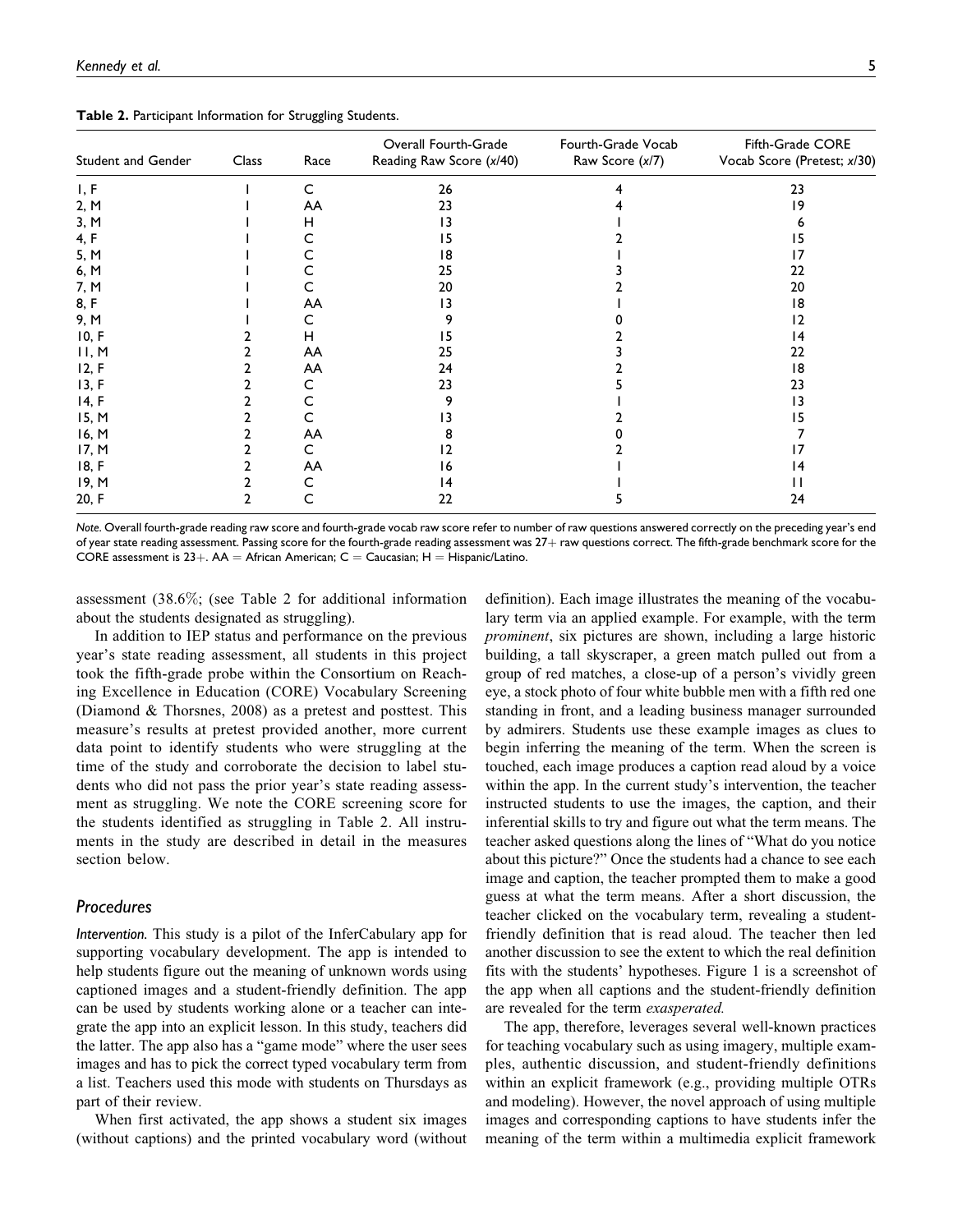

Figure 1. InferCabulary sample.

has potential to be a powerful addition/alternative to the traditional practices often deployed by teachers to teach vocabulary.

Selection of terms and lesson plans. The intervention lasted for 6 weeks. Prior to the implementation, researchers identified approximately 200 vocabulary terms available within the Infer-Cabulary app to teach during the study. According to the developers, the terms in the app were drawn from "Great Books" and other standards-driven sources appropriate for use in the late elementary grades (4–6). The full list of 200 words were shown in isolation to three fifth-grade students not involved in the study (without IEPs and not designated as struggling) to estimate the likelihood of the terms being known before the study began. The students were shown each word one at a time and asked to state its definition. The goal was to identify 90 difficult but grade-appropriate words for use in this study. When all three students did not know a term's definition, it was selected. A total of 71 words were identified using this procedure. The remaining 19 words were known by no more than one of the pilot students. A version of the app was prepared, so only those 90 words would be available to teachers.

Once terms were selected, researchers developed written lesson plans and instructions for teachers to use during the 6-week study. The lesson plans for the weeks when the app was used included principles of explicit instruction. Each lesson included an advance organizer, clear language, multiple opportunities for students to respond, explicit prompts for students to use their inferential thinking, teacher modeling via a think aloud, student-

friendly definitions, and use of examples delivered via the app with images and corresponding captions. Researchers developed a fidelity checklist to use when observing teachers to monitor and evaluate fidelity of implementation to the lesson plan template and instructional process. A sample lesson plan and the fidelity checklist are available in Appendix.

It was not possible to randomly assign students to experimental conditions. Therefore, the two teachers used a counterbalanced design by alternating weeks either using the app or using their regular approach to vocabulary instruction. In Week 1, the teachers drew straws to see which one would begin using the app, and which would begin using a BAU approach. Teacher 1 drew the long straw and taught the first 15 words using the app during Week 1. Teacher 2 taught the same words using a BAU approach. In Week 2, the teachers switched: Teacher 1 taught words 16–30 using her typical approach, and Teacher 2 used the app. The teachers continued alternating across all 6 weeks, so each teacher and class of students had 3 weeks and 45 terms taught using the app, and the same in the BAU condition. Researchers documented what the BAU condition looked like (see below).

InferCabulary condition. For 3 alternating weeks of the 6-week study, teachers used the app to lead instruction. Researchers provided the two participating teachers an in-person app training prior to the undertaking of research activities. During the treatment sessions, teachers received access to the aforementioned written lesson plans. Teachers spent no more than 20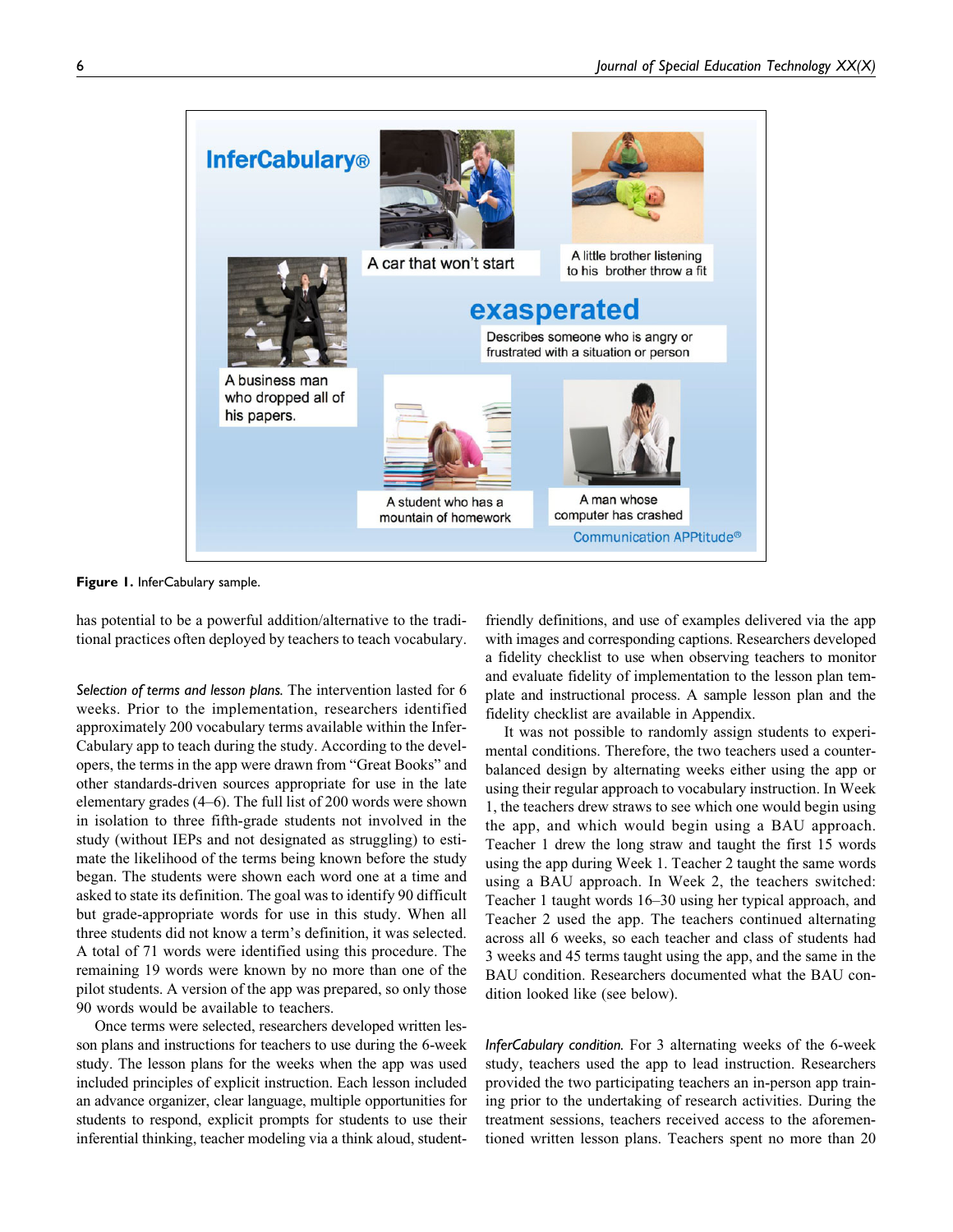min per day using the app. The time was spent teaching five words each on Monday, Tuesday, and Wednesday; providing a review on Thursday; and administering a quiz on Friday. Two members of the research team used the fidelity checklist to conduct weekly observations during one 20-min lesson on Monday, Tuesday, or Wednesday.

Researchers also used a low-inference observation software, the Classroom Teaching (CT) Scan, to observe instruction (Kennedy, Rodgers, Romig, Lloyd, & Brownell, 2017). The CT Scan permits recording of discrete teaching moves in real time as well as counts of individual questions and feedback statements provided by the teacher and questions posed by students. For example, when watching a lesson, the CT Scan permits an observer to record questions and feedback statements as well as the word being taught, the amount of time spent teaching that term, the specific instructional practices that were used—along with corresponding descriptive markers (e.g., steps or components of the practice)—and the visual aids that were used (see [http://www.](http://www.classroomteachingscan.com/ctscan/timeline.htm?menus.txt&341%) [classroomteachingscan.com/ctscan/timeline.htm?menus.](http://www.classroomteachingscan.com/ctscan/timeline.htm?menus.txt&341%) [txt&341 for a sample data output\)](http://www.classroomteachingscan.com/ctscan/timeline.htm?menus.txt&341%). The CT Scan does not provide a quality score, although the observer can use the descriptive data to make a value judgment about the extent to which the instruction was or was not high quality. The purpose of using the CT Scan in this study in addition to the fidelity checklist described above was primarily to describe instruction occurring during the comparison condition (see below) to draw a contrast with the approach offered by the app.

BAU comparison condition. For the 3 alternate weeks when the app was not used, each teacher taught 15 terms using their normal (i.e., BAU) approach. The only restriction researchers put on the teachers was to not use the images from the app during instruction. Two members of the research team used the CT Scan to observe teachers once during each of the 3 weeks of BAU instruction to document what practices were used. This approach also guarded against teachers adopting the methods from the app into their regular instruction, which is an unavoidable confounding variable in this study. No teacher in the BAU condition was observed using any images or other approaches from the app; however, one of the limitations of this study is that researchers did not observe every lesson. The Results section describes instruction in the BAU condition for each teacher.

Regardless of experimental condition, the teachers were instructed to spend no more than 20 min per day for 6 weeks engaged in activities for this study. The 20-min limit was agreed to by the participating teachers in part so as to not create a major detour from their regular curriculum. By holding the amount of instructional time and broad format of teaching constant, observed differences in student learning can be attributed to the type of instruction provided across the two conditions.

#### Pretest Measures

CORE vocabulary instrument. All students took two pretests prior to beginning the study. The first was the CORE Vocabulary Instrument (Diamond & Thorsnes, 2008), used to corroborate identification of potentially struggling students following evaluation of state testing data from the previous school year. The CORE instrument is group administered and is a quick probe teachers and researchers can use to obtain a snapshot of how well students know grade-appropriate words. The probe is untimed and has two equivalent forms for use at multiple time points. During the assessment, students are provided with a target word and three similar words; they choose one of the three related words that means the same or about the same as the target word. For example, if the target word is *fling*, then three related words might be accuse, demand, and throw. The student must circle the correct synonym (i.e., throw). The measure has 30 words per form.

Benchmarks for each grade are set as a guide for teachers to identify students at risk of difficulty in vocabulary. A score range of 0–14 indicates intensive supports may be needed, 15–22 means additional supports may be needed beyond core instruction, and 23–30 means the student is meeting benchmark expectations. Results from the administration of the CORE instrument prior to the experiment demonstrated 10% of participants scored 0–14, 24% scored 15–22, and  $65\%$  scored at benchmark (23–30). The mean score at pretest ( $n = 75$ ) was 22.2, with a SD of 6.0. Individual scores for students with IEPs and those labeled as struggling on the CORE are included in Tables 1 and 2. Researchers calculated the reliability  $\alpha$  at pretest to be .87.

Silverman and Hartranft (2015) note important limitations of this measure. First, students' decoding capacity (or lack thereof) can prevent students from correctly identifying words they might actually know. Second, this measure only gives a unidimensional look at students' understanding of each word. These limitations aside, this measure provided a standardized level of vocabulary performance we could evaluate across study conditions.

State fourth-grade reading assessment. At the time of the study, the state reading assessment was a standards-based assessment that converted raw score performance into scaled scores. A scaled score of 400 was needed to pass the assessment, and a score of 500 or above indicated an advanced level of performance. Cut scores for passing are determined each year, but at the time of the study, a raw score of 27 was needed to pass, and 36 was needed for advanced performance. As noted, 29 out of 75 participants in this study did not achieve a passing score, and only 9 (12%) scored at the advanced level.

Based on the state testing blueprint, the items on the fourthgrade reading assessment covered the following areas: (1) use of word analysis strategies and word reference materials (7 items), (2) comprehension of fictional texts (17 items), and (3) comprehension of nonfiction texts (16 items). This study was completed before the state assessment went to a computer adaptive testing format. Released items from the state assessment in the year before our study was conducted are available at: [http://www.doe.virginia.gov/testing/sol/released\\_tests/](http://www.doe.virginia.gov/testing/sol/released_tests/2015/gr_4_reading_released_spring_2015.pdf) [2015/gr\\_4\\_reading\\_released\\_spring\\_2015.pdf](http://www.doe.virginia.gov/testing/sol/released_tests/2015/gr_4_reading_released_spring_2015.pdf). Given the relatively short duration of the experiment (see below), it did not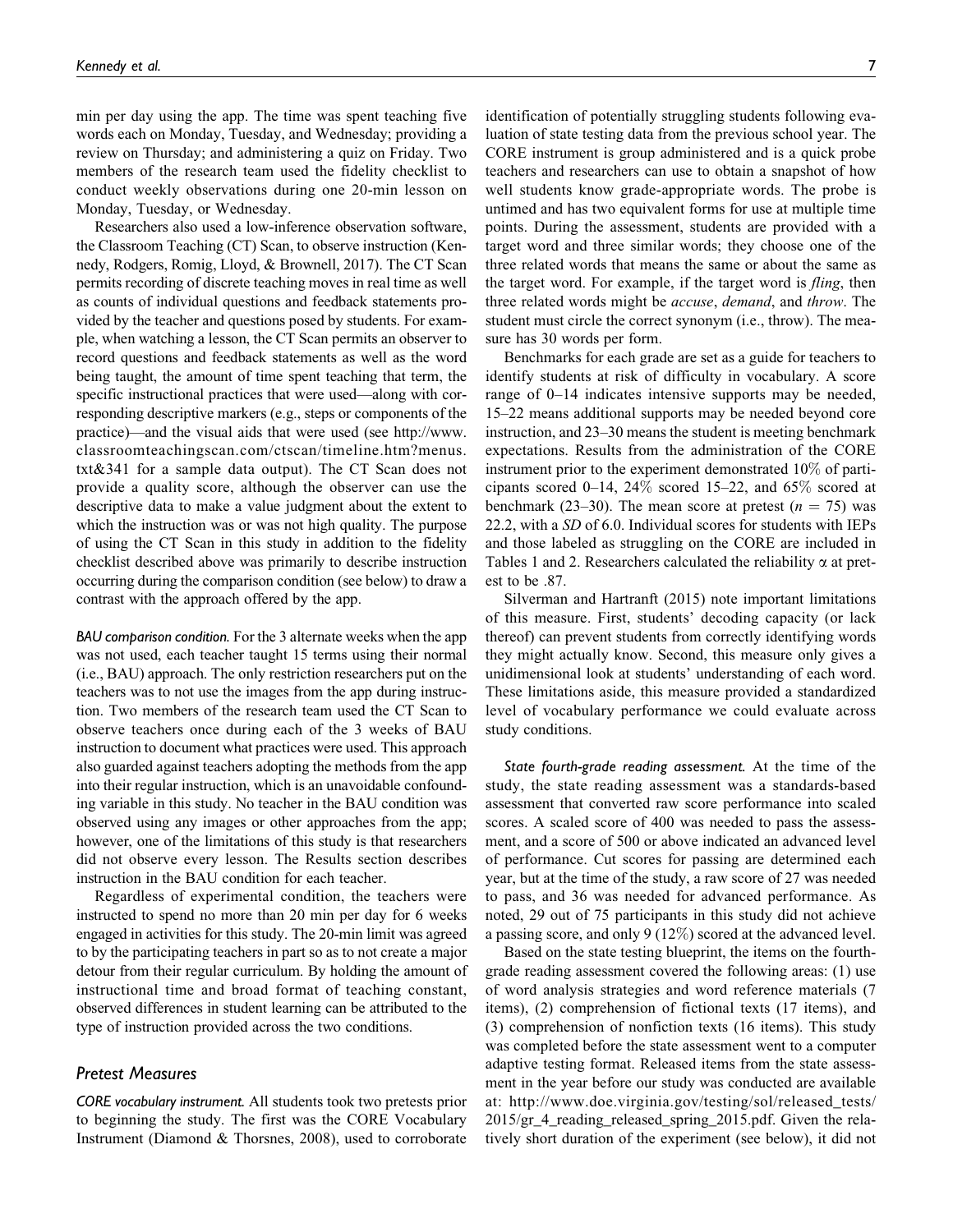make sense to examine performance data from the fifth-grade state reading assessment.

The specific standard and benchmark indicators for the first reporting category are that the students will expand vocabulary when reading by using (a) context to clarify meanings of unfamiliar words; (b) knowledge of roots, affixes, synonyms, antonyms, and homophones; (c) word-reference materials, including the glossary, dictionary, and thesaurus; and (d) vocabulary from other content areas (State Department of Education, 2010). These performance data from the previous school year are not perfect, given that approximately 5 months of additional student growth had happened in fifth grade, and, in some cases, delivery of individualized or intensified instruction occurred prior to the study commencing. Despite this, we are comfortable assigning proxy covariate status given our research questions.

The students with disabilities' mean score for the fourthgrade reading assessment was 13.8 ( $SD = 8.2$ ); on the vocabulary subtest, it was 1.8 ( $SD = 1.4$ ). Students labeled as struggling based on the criteria described above had a mean score on the reading assessment of 17.2 ( $SD = 5.9$ ) and an average score of 2.1 ( $SD = 1.5$ ) on the vocabulary subtest. Finally, the mean score for students without an IEP or labeled as struggling for the reading assessment was 29.9 ( $SD = 3.5$ ), and their mean score on the vocabulary subtest was  $5.8$  (SD = .84; see additional details in Tables 1 and 2).

Researcher-created vocabulary measures. To accompany the two standardized assessments, researchers designed a three-part assessment to measure student knowledge of the vocabulary terms taught within the experiment. This measure had three parts: multiple choice, sentence identification, and image identification. The three-part measure was given as a pretest to establish equivalence of groups prior to the study and also to establish that the terms being taught within the study were not already known. On the pretest version, 30 terms were randomly drawn from the full bank of 90 study terms. This measure was also used as the primary dependent variable to evaluate student learning each week of the study. On Friday of each week, students took the three-part measure, which only contained the 15 terms taught during that week. This allowed researchers to compare student performance on a week-to-week basis and tie to the mode of learning depending on whether they accessed the app or BAU instruction.

Multiple-choice items. The multiple-choice items were standardized in form; the stem was the term, followed by five answer choices (three distractors, the answer, and an "I don't know" option). A sample question is provided in Figure 2. These items were scored either 1 or 0 for correct or incorrect answers; the possible score range was 0–30 on the pretest and 0–15 on each weekly quiz. The reliability  $\alpha$  at pretest was .83.

Sentence identification items. The second part asked students to put a check mark next to sentences where the word was used correctly. Incorrect sentences were expected to be left blank. Six sentences were provided for each term, with three correct sentences given. An example is provided in Figure 2. These sentences were different from any that were used in the app. Sentences were reviewed by a team of doctoral students at the first author's university to ensure they were appropriate and accurate examples of the term. Researchers scored these items using a system to account for the identification of correct sentences and subtracting points for selection of an incorrect sentence. If all correct sentences were checked with no incorrect ones checked, a score of 3 was given. Other point amounts were possible depending on the combination of correct versus incorrect sentence choices. The possible score range was 0–90 on the pretest and 0–45 on weekly quizzes. The reliability  $\alpha$  for this measure at pretest was .76.

Picture identification items. The final part of the pretest was a picture identification activity. The student was provided with six images (different from those used in the app) for each vocabulary term. The instructions were to circle each image that shows the term. Researchers printed out color copies of this measure for students. Three images were correct for each term. Images were reviewed by three doctoral students at the first author's university to ensure accuracy and appropriateness in terms of matching the term's meaning to the image. Images that were unclear or provided a tangential or abstract illustration of the term were discarded. An example is provided in Figure 2. Researchers used a similar scoring process as with the sentence identification section. The reliability  $\alpha$  for this measure at pretest was .83.

#### Satisfaction Survey

Researchers created a short student satisfaction survey in an attempt to capture their thoughts about the InferCabulary app. All items were scored on a 5-point scale  $(1 = strongly \, disagree,$  $5 = strongly agree$ ). Survey questions included the following: (1) The app helped me learn terms and definitions, (2) I liked learning vocabulary using the app, and (3) If given the opportunity, I would use the app on my own. The reliability  $\alpha$  for this survey was .89.

## Design

Because of the teachers' intact classes, it was not possible to randomly assign students to conditions or use a traditional between-groups design. Therefore, we counterbalanced each of the 6 weeks, so one teacher was using the app and the other was not. The initial order of who used the app first was random, but the teachers simply alternated back and forth in the five following weeks. Each student had the opportunity to learn 90 total terms (45 using the app, 45 in the BAU condition). Researchers used a series of analyses of covariance (ANCO-VAs) to evaluate differences among and between groups. The covariate used was performance on the CORE screener at pretest given that it is an established, standardized measure.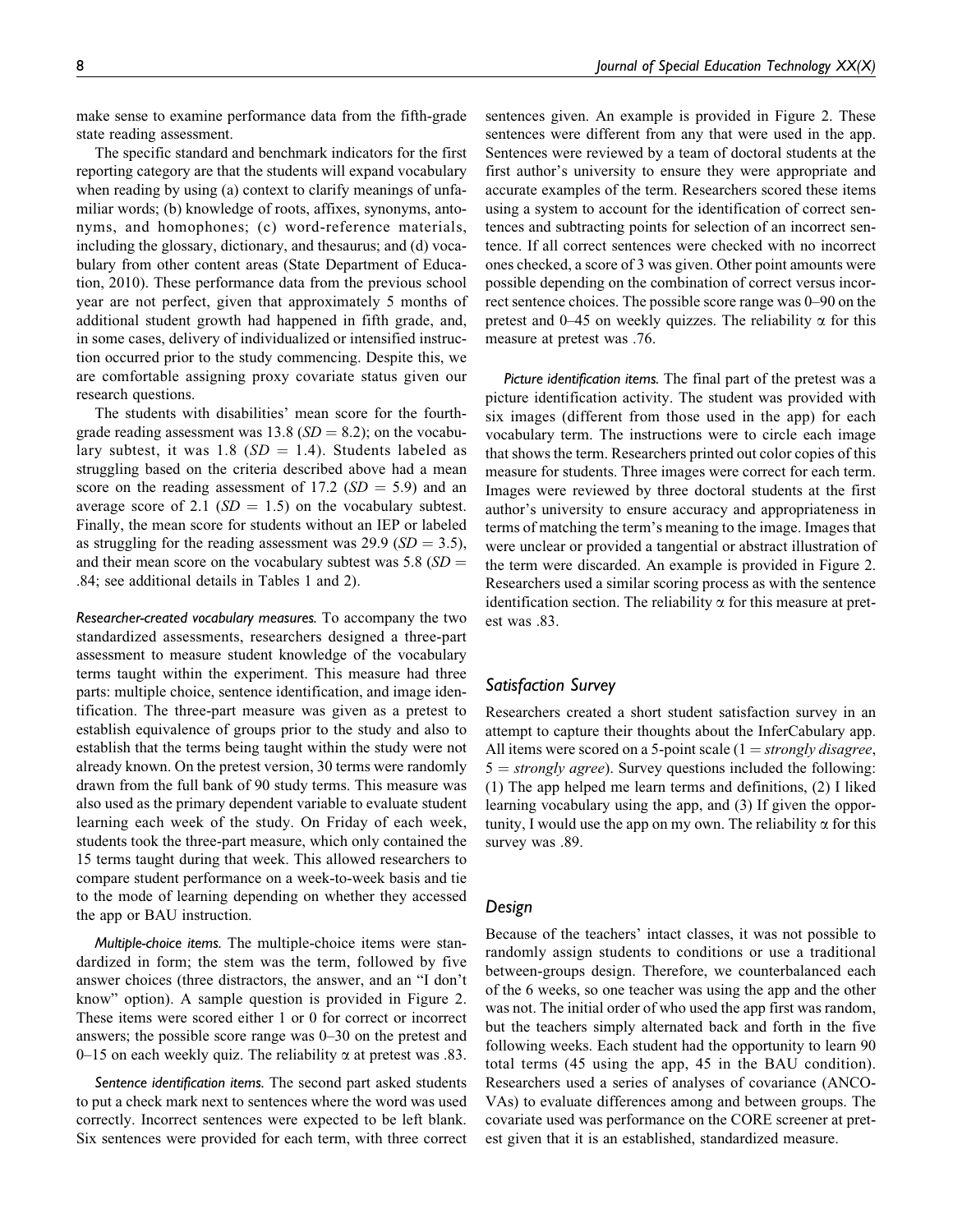#### **Multiple Choice Item**:

#### **Desolate:** *Circle the best choice*

- a. describes being late
- b. describes a person who learns; scholar; student
- c. describes a location that is empty of people or comfort; sad and hopeless
- d. describes being happy
- e. I don't know

#### **Sentence Identification Item**:

**Desolate:** *Put a check mark next to the sentences that use the word correctly. Sentences that are incorrect should be left blank.* 

| The classroom was quiet and <i>desolate</i> during the exam.           |
|------------------------------------------------------------------------|
| The <i>desolate</i> friends celebrated the team's win.                 |
| People looked in awe at the beauty of the <i>desolate</i> environment. |
| Few people live in the <i>desolate</i> desert.                         |
| The <i>desolate</i> landscape produced very few plants                 |
| There were no signs of life in the <i>desolate</i> town.               |

#### **Image Identification Item**:



Figure 2. Sample questions.

#### **Results**

Our counterbalanced research design permits evaluation of student data between groups (i.e., teachers using the app or BAU). For between-groups analyses, researchers treated students from Teacher 1 and students from Teacher 2 as separate groups and compared results at all six time points. We therefore have six between-groups replications on each measure (multiple choice, sentence ID, picture ID). In this section, we present data for students without an IEP or labeled as struggling  $(n = 44)$  and then separated out by students with IEPs  $(n = 11)$ , and students labeled as struggling ( $n = 20$ ). Levene's test for equality of error variances was conducted for each analysis presented in this section.

#### Between-Groups Analyses—Students With Disabilities

All raw score data for the 11 students with IEPs for the three weekly dependent vocabulary measures are presented in Table 3. We provide our full data set to put readers in a position to transparently evaluate performance for individual students in and out of the app treatment compared to BAU instruction over time despite the small sample size. All effect sizes presented in Tables 4–6 should be interpreted with caution.

There were no significant differences between students with IEPs in Teacher 1 ( $n = 6$ ,  $M = 17.2$ ,  $SD = 7.2$ ) and Teacher 2's classes ( $n = 5$ ,  $M = 16.2$ ,  $SD = 3.8$ ) on the CORE screening instrument,  $F(1, 9) = 0.07$ ,  $p = .80$ , given before the study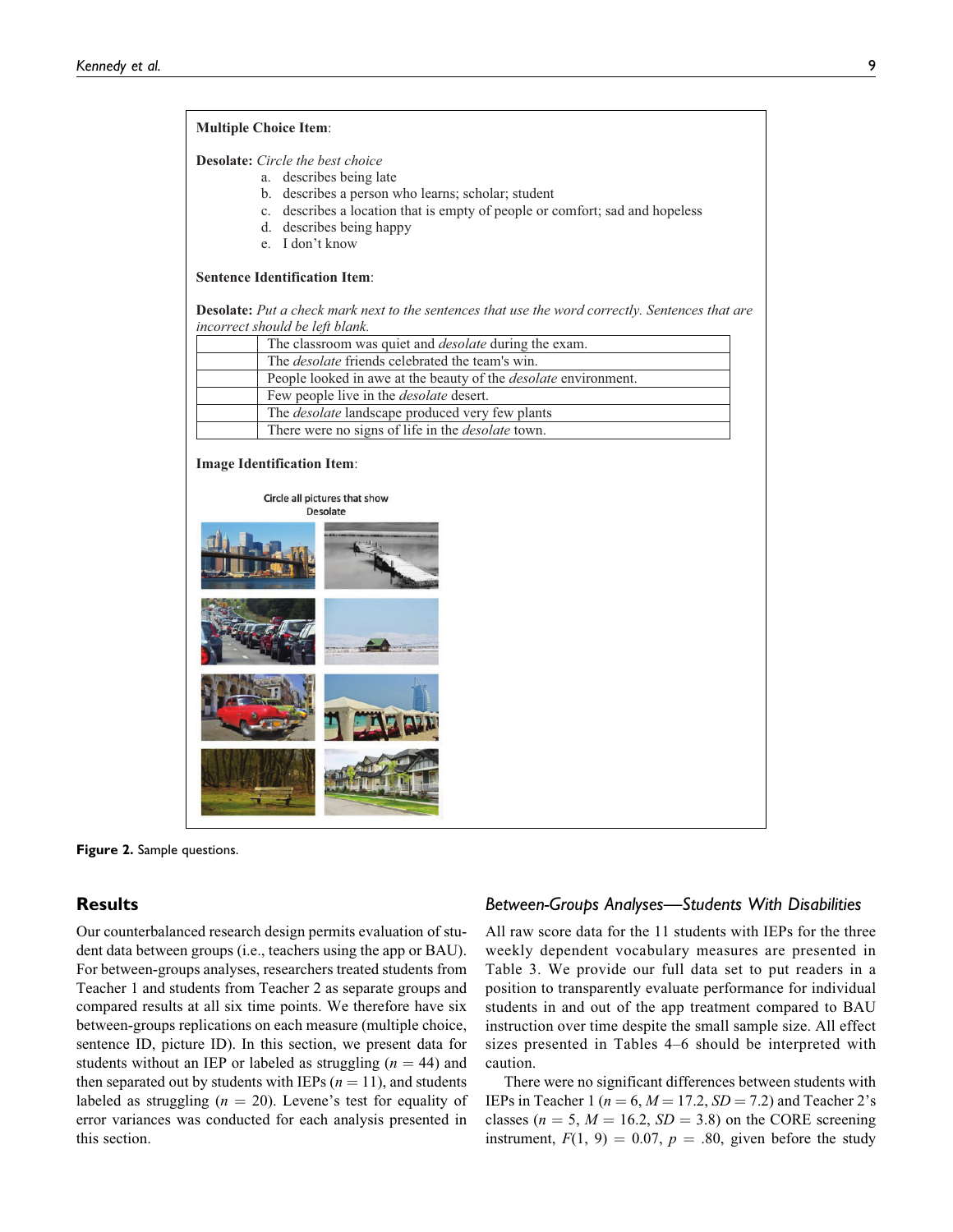|                                       | or BAU (Vertical), and Comparisons of Mean Scores on Each Probe                                                |                         |                            |                   |                                                                                   |                                                                                                                                                                                                                                                                                                                                 |                   |                                                                  |                  |                                   |                |                                                                                                                                          | Within Individual Students Week to Week (Horizontal),                                                                                                                                                                                                                                                               |                                                                                  |                                  |                |                                                                |                                                                                                                                                                                                                                                                           |                                                                                                                               |                                                                                                                                                                                                                                                                                                                               |                                                                                                                                                                                                                                                                                                         |                                                                                                          |
|---------------------------------------|----------------------------------------------------------------------------------------------------------------|-------------------------|----------------------------|-------------------|-----------------------------------------------------------------------------------|---------------------------------------------------------------------------------------------------------------------------------------------------------------------------------------------------------------------------------------------------------------------------------------------------------------------------------|-------------------|------------------------------------------------------------------|------------------|-----------------------------------|----------------|------------------------------------------------------------------------------------------------------------------------------------------|---------------------------------------------------------------------------------------------------------------------------------------------------------------------------------------------------------------------------------------------------------------------------------------------------------------------|----------------------------------------------------------------------------------|----------------------------------|----------------|----------------------------------------------------------------|---------------------------------------------------------------------------------------------------------------------------------------------------------------------------------------------------------------------------------------------------------------------------|-------------------------------------------------------------------------------------------------------------------------------|-------------------------------------------------------------------------------------------------------------------------------------------------------------------------------------------------------------------------------------------------------------------------------------------------------------------------------|---------------------------------------------------------------------------------------------------------------------------------------------------------------------------------------------------------------------------------------------------------------------------------------------------------|----------------------------------------------------------------------------------------------------------|
|                                       | Student Disability                                                                                             | $\frac{1}{5}$           | $\frac{1}{5}$              | $rac{1}{5}$       | $\ddot{x}$                                                                        | Ż.                                                                                                                                                                                                                                                                                                                              | Ż.                | $\ddot{\mathcal{S}}$                                             |                  |                                   |                |                                                                                                                                          |                                                                                                                                                                                                                                                                                                                     |                                                                                  |                                  |                | ψά<br>Σ                                                        |                                                                                                                                                                                                                                                                           |                                                                                                                               | Avg. App<br>vs. BAU<br>MC (±)                                                                                                                                                                                                                                                                                                 | Avg. App<br>vs. BAU<br>Sent (±)                                                                                                                                                                                                                                                                         | $\begin{array}{c}\n\text{Avg. App} \\ \text{vs. BAU} \\ \text{Pics } (\pm) \n\end{array}$                |
| $\frac{\dot{\mathsf{S}}}{\mathsf{Z}}$ | Category                                                                                                       | Σ                       | Sent                       | Pics              | Σ                                                                                 | Sent                                                                                                                                                                                                                                                                                                                            | Pics              | Σ                                                                | V <sub>3</sub> : | $\sum_{i=1}^{n}$                  | ΨË<br>Σ        | V4:<br>Sent                                                                                                                              | i<br>Š č                                                                                                                                                                                                                                                                                                            | ξëς                                                                              | V5:<br>Sent                      | y.<br>Pig      |                                                                | V <sup>6</sup><br>Sent                                                                                                                                                                                                                                                    | Vé:<br>Pics                                                                                                                   |                                                                                                                                                                                                                                                                                                                               |                                                                                                                                                                                                                                                                                                         |                                                                                                          |
|                                       |                                                                                                                |                         |                            |                   |                                                                                   |                                                                                                                                                                                                                                                                                                                                 |                   |                                                                  |                  |                                   |                |                                                                                                                                          |                                                                                                                                                                                                                                                                                                                     |                                                                                  |                                  |                |                                                                |                                                                                                                                                                                                                                                                           |                                                                                                                               |                                                                                                                                                                                                                                                                                                                               |                                                                                                                                                                                                                                                                                                         |                                                                                                          |
|                                       | Students with IEPs in Teacher I's class—App in Weeks I, 3, and 5<br>1 D D 8 28 33 II 33 35 9                   |                         |                            |                   |                                                                                   |                                                                                                                                                                                                                                                                                                                                 |                   |                                                                  |                  |                                   |                |                                                                                                                                          |                                                                                                                                                                                                                                                                                                                     |                                                                                  |                                  |                |                                                                |                                                                                                                                                                                                                                                                           |                                                                                                                               |                                                                                                                                                                                                                                                                                                                               |                                                                                                                                                                                                                                                                                                         |                                                                                                          |
|                                       | e g<br>a g                                                                                                     |                         |                            |                   |                                                                                   |                                                                                                                                                                                                                                                                                                                                 | 228               |                                                                  | 8384233410       | 121927551<br>12227542             | 00000000000000 | n<br>2010 - 2010 - 2010<br>2010 - 2010 - 2010 - 2010 - 2010 - 2010 - 2010 - 2010 - 2010 - 2010 - 2010 - 2010 - 2010 - 2010 - 2010 - 2010 | $\frac{1}{2}$ $\frac{1}{2}$ $\frac{1}{2}$ $\frac{1}{2}$ $\frac{1}{2}$ $\frac{1}{2}$ $\frac{1}{2}$ $\frac{1}{2}$ $\frac{1}{2}$ $\frac{1}{2}$ $\frac{1}{2}$ $\frac{1}{2}$ $\frac{1}{2}$ $\frac{1}{2}$ $\frac{1}{2}$ $\frac{1}{2}$ $\frac{1}{2}$ $\frac{1}{2}$ $\frac{1}{2}$ $\frac{1}{2}$ $\frac{1}{2}$ $\frac{1}{2}$ |                                                                                  | $-28.348887$<br>$-1.0$<br>$-1.0$ | = 824552211777 | $= 9$ $\omega$ $= 5$ $\frac{1}{2}$ $\frac{1}{2}$ $\frac{1}{2}$ | $\frac{1}{2}$ $\frac{1}{2}$ $\frac{1}{2}$ $\frac{1}{2}$ $\frac{1}{2}$ $\frac{1}{2}$ $\frac{1}{2}$ $\frac{1}{2}$ $\frac{1}{2}$ $\frac{1}{2}$ $\frac{1}{2}$ $\frac{1}{2}$ $\frac{1}{2}$ $\frac{1}{2}$ $\frac{1}{2}$ $\frac{1}{2}$ $\frac{1}{2}$ $\frac{1}{2}$ $\frac{1}{2}$ | $\frac{1}{2}$ $\frac{1}{2}$ $\frac{1}{2}$ $\frac{1}{2}$ $\frac{1}{2}$ $\frac{1}{2}$ $\frac{1}{2}$ $\frac{1}{2}$ $\frac{1}{2}$ | $-1.3$<br>$-3.3$<br>$-1.3$<br>$-1.3$<br>$-1.3$<br>$-1.3$                                                                                                                                                                                                                                                                      | $0 = 2$<br>$-2$<br>$-3$<br>$-3$<br>$-3$<br>$-3$<br>$-3$<br>$-3$<br>$-3$<br>$-3$<br>$-3$<br>$-3$<br>$-3$<br>$-3$<br>$-3$<br>$-3$<br>$-3$<br>$-3$<br>$-3$<br>$-3$<br>$-3$<br>$-3$<br>$-3$<br>$-3$<br>$-3$<br>$-3$<br>$-3$<br>$-3$<br>$-3$<br>$-3$<br>$-3$<br>$-3$<br>$-3$<br>$-3$<br>$-3$<br>$-3$<br>$-3$ |                                                                                                          |
|                                       |                                                                                                                |                         | $\frac{1}{2}$              |                   |                                                                                   |                                                                                                                                                                                                                                                                                                                                 |                   |                                                                  |                  |                                   |                |                                                                                                                                          |                                                                                                                                                                                                                                                                                                                     |                                                                                  |                                  |                |                                                                |                                                                                                                                                                                                                                                                           |                                                                                                                               |                                                                                                                                                                                                                                                                                                                               |                                                                                                                                                                                                                                                                                                         |                                                                                                          |
|                                       | ASD                                                                                                            |                         |                            |                   |                                                                                   |                                                                                                                                                                                                                                                                                                                                 |                   |                                                                  |                  |                                   |                |                                                                                                                                          |                                                                                                                                                                                                                                                                                                                     |                                                                                  |                                  |                |                                                                |                                                                                                                                                                                                                                                                           |                                                                                                                               |                                                                                                                                                                                                                                                                                                                               |                                                                                                                                                                                                                                                                                                         |                                                                                                          |
|                                       | 9 <sub>0</sub>                                                                                                 |                         |                            |                   |                                                                                   |                                                                                                                                                                                                                                                                                                                                 |                   |                                                                  |                  |                                   |                |                                                                                                                                          |                                                                                                                                                                                                                                                                                                                     |                                                                                  |                                  |                |                                                                |                                                                                                                                                                                                                                                                           |                                                                                                                               |                                                                                                                                                                                                                                                                                                                               |                                                                                                                                                                                                                                                                                                         |                                                                                                          |
|                                       |                                                                                                                |                         |                            |                   |                                                                                   |                                                                                                                                                                                                                                                                                                                                 |                   |                                                                  |                  |                                   |                |                                                                                                                                          |                                                                                                                                                                                                                                                                                                                     |                                                                                  |                                  |                |                                                                |                                                                                                                                                                                                                                                                           |                                                                                                                               |                                                                                                                                                                                                                                                                                                                               |                                                                                                                                                                                                                                                                                                         |                                                                                                          |
| Mean                                  |                                                                                                                | $11.2$<br>+2.0          | $30.2$<br>$30.2$<br>$+5.6$ | $33.3 + 6.1$      |                                                                                   | $\begin{array}{c} 2888004 \\ 298000 \\ -20000 \\ -20000 \\ -20000 \\ -20000 \\ -20000 \\ -20000 \\ -20000 \\ -20000 \\ -20000 \\ -20000 \\ -20000 \\ -20000 \\ -20000 \\ -20000 \\ -20000 \\ -20000 \\ -20000 \\ -20000 \\ -20000 \\ -20000 \\ -20000 \\ -20000 \\ -20000 \\ -20000 \\ -20000 \\ -20000 \\ -20000 \\ -20000 \\$ | $\frac{28}{28.7}$ | $\frac{1}{2}$<br>$\frac{1}{2}$<br>$\frac{1}{2}$<br>$\frac{1}{2}$ |                  |                                   |                |                                                                                                                                          |                                                                                                                                                                                                                                                                                                                     |                                                                                  |                                  |                |                                                                |                                                                                                                                                                                                                                                                           |                                                                                                                               |                                                                                                                                                                                                                                                                                                                               |                                                                                                                                                                                                                                                                                                         |                                                                                                          |
|                                       | Compared to mean                                                                                               |                         |                            |                   | $-1.0$                                                                            |                                                                                                                                                                                                                                                                                                                                 |                   |                                                                  |                  |                                   |                |                                                                                                                                          |                                                                                                                                                                                                                                                                                                                     |                                                                                  |                                  |                |                                                                |                                                                                                                                                                                                                                                                           |                                                                                                                               |                                                                                                                                                                                                                                                                                                                               |                                                                                                                                                                                                                                                                                                         |                                                                                                          |
|                                       | of Teacher 2                                                                                                   |                         |                            |                   |                                                                                   |                                                                                                                                                                                                                                                                                                                                 |                   |                                                                  |                  |                                   |                |                                                                                                                                          |                                                                                                                                                                                                                                                                                                                     |                                                                                  |                                  |                |                                                                |                                                                                                                                                                                                                                                                           |                                                                                                                               |                                                                                                                                                                                                                                                                                                                               |                                                                                                                                                                                                                                                                                                         |                                                                                                          |
|                                       | Students with IEPs in Teacher 2's class—App in Weeks 2, 4, and 6<br>7<br>7<br>10<br>30<br>35<br>13<br>33<br>35 |                         |                            |                   |                                                                                   |                                                                                                                                                                                                                                                                                                                                 |                   |                                                                  |                  |                                   |                |                                                                                                                                          |                                                                                                                                                                                                                                                                                                                     |                                                                                  |                                  |                |                                                                |                                                                                                                                                                                                                                                                           |                                                                                                                               |                                                                                                                                                                                                                                                                                                                               |                                                                                                                                                                                                                                                                                                         |                                                                                                          |
|                                       |                                                                                                                | $\overline{\mathsf{C}}$ |                            |                   |                                                                                   |                                                                                                                                                                                                                                                                                                                                 |                   |                                                                  |                  |                                   |                |                                                                                                                                          |                                                                                                                                                                                                                                                                                                                     |                                                                                  |                                  | $28.8 + 2.0$   |                                                                |                                                                                                                                                                                                                                                                           |                                                                                                                               | $\begin{array}{cc} 1 & 4 & 4 & 4 & 4 & 1 \\ 1 & 1 & 1 & 1 & 1 \\ 1 & 1 & 1 & 1 & 1 \\ 1 & 1 & 1 & 1 & 1 \\ 1 & 1 & 1 & 1 & 1 \\ 1 & 1 & 1 & 1 & 1 \\ 1 & 1 & 1 & 1 & 1 \\ 1 & 1 & 1 & 1 & 1 \\ 1 & 1 & 1 & 1 & 1 \\ 1 & 1 & 1 & 1 & 1 \\ 1 & 1 & 1 & 1 & 1 \\ 1 & 1 & 1 & 1 & 1 \\ 1 & 1 & 1 & 1 & 1 \\ 1 & 1 & 1 & 1 & 1 \\$ | $\frac{1}{2}$<br>$\frac{1}{2}$<br>$\frac{1}{2}$<br>$\frac{1}{2}$<br>$\frac{1}{2}$<br>$\frac{1}{2}$<br>$\frac{1}{2}$<br>$\frac{1}{2}$<br>$\frac{1}{2}$<br>$\frac{1}{2}$<br>$\frac{1}{2}$                                                                                                                 |                                                                                                          |
| $\infty$                              |                                                                                                                |                         |                            | 26                |                                                                                   |                                                                                                                                                                                                                                                                                                                                 |                   |                                                                  | * 2 2 2 4 5 6 8  | * 32 32 4 82 7 83<br>* 32 9 7 4 8 |                | $1444444$<br>$694444$<br>$6944$<br>$691$<br>$691$                                                                                        | $28848877$ = 3.488.5                                                                                                                                                                                                                                                                                                | $\vec{a} \times \vec{b}$<br>$\vec{a} \times \vec{c}$<br>$\vec{c} \times \vec{d}$ | =<br>222222-1-02                 |                | 5<br>522331<br>53                                              | 4<br>202022424<br>422428                                                                                                                                                                                                                                                  |                                                                                                                               |                                                                                                                                                                                                                                                                                                                               |                                                                                                                                                                                                                                                                                                         | $\sim$ $\frac{1}{4}$ $\frac{1}{3}$ $\frac{1}{3}$ $\frac{1}{3}$ $\frac{1}{3}$ $\frac{1}{3}$ $\frac{1}{3}$ |
|                                       | ASD                                                                                                            |                         |                            |                   |                                                                                   |                                                                                                                                                                                                                                                                                                                                 |                   | ᡡ                                                                |                  |                                   |                |                                                                                                                                          |                                                                                                                                                                                                                                                                                                                     |                                                                                  |                                  |                |                                                                |                                                                                                                                                                                                                                                                           |                                                                                                                               |                                                                                                                                                                                                                                                                                                                               |                                                                                                                                                                                                                                                                                                         |                                                                                                          |
|                                       | <b>ADHD</b>                                                                                                    |                         |                            |                   |                                                                                   |                                                                                                                                                                                                                                                                                                                                 |                   | $\sim$                                                           |                  |                                   |                |                                                                                                                                          |                                                                                                                                                                                                                                                                                                                     |                                                                                  |                                  |                |                                                                |                                                                                                                                                                                                                                                                           |                                                                                                                               |                                                                                                                                                                                                                                                                                                                               |                                                                                                                                                                                                                                                                                                         |                                                                                                          |
|                                       | <b>ADHD</b>                                                                                                    |                         | 26<br>24.6                 |                   |                                                                                   |                                                                                                                                                                                                                                                                                                                                 |                   |                                                                  |                  |                                   |                |                                                                                                                                          |                                                                                                                                                                                                                                                                                                                     |                                                                                  |                                  |                |                                                                |                                                                                                                                                                                                                                                                           |                                                                                                                               |                                                                                                                                                                                                                                                                                                                               |                                                                                                                                                                                                                                                                                                         |                                                                                                          |
| Mean                                  |                                                                                                                | 9.2                     |                            | $\frac{28}{27.2}$ | $\frac{2}{1}$<br>$\frac{2}{1}$<br>$\frac{2}{1}$<br>$\frac{1}{1}$<br>$\frac{1}{0}$ | $31.4$<br>+ 2.4                                                                                                                                                                                                                                                                                                                 | $34.8$<br>+6.1    | $\sim$                                                           |                  |                                   |                |                                                                                                                                          |                                                                                                                                                                                                                                                                                                                     |                                                                                  |                                  |                |                                                                |                                                                                                                                                                                                                                                                           |                                                                                                                               |                                                                                                                                                                                                                                                                                                                               |                                                                                                                                                                                                                                                                                                         |                                                                                                          |
|                                       | Compared to mean                                                                                               |                         | $-5.6$                     |                   |                                                                                   |                                                                                                                                                                                                                                                                                                                                 |                   | .28                                                              |                  |                                   |                |                                                                                                                                          |                                                                                                                                                                                                                                                                                                                     |                                                                                  |                                  |                |                                                                |                                                                                                                                                                                                                                                                           |                                                                                                                               |                                                                                                                                                                                                                                                                                                                               |                                                                                                                                                                                                                                                                                                         |                                                                                                          |
|                                       | of Teacher                                                                                                     |                         |                            |                   |                                                                                   |                                                                                                                                                                                                                                                                                                                                 |                   |                                                                  |                  |                                   |                |                                                                                                                                          |                                                                                                                                                                                                                                                                                                                     |                                                                                  |                                  |                |                                                                |                                                                                                                                                                                                                                                                           |                                                                                                                               |                                                                                                                                                                                                                                                                                                                               |                                                                                                                                                                                                                                                                                                         |                                                                                                          |
|                                       | Note. WI = Week 1, and so on. App = InferCabulary app; $BAU = \text{business}$                                 |                         |                            |                   |                                                                                   |                                                                                                                                                                                                                                                                                                                                 |                   |                                                                  |                  |                                   |                |                                                                                                                                          |                                                                                                                                                                                                                                                                                                                     |                                                                                  |                                  |                |                                                                |                                                                                                                                                                                                                                                                           |                                                                                                                               |                                                                                                                                                                                                                                                                                                                               | as usual; MC = multiple-choice assessment/15 points; Sent = sentence identification assessment/45 points; Pict = picture identification                                                                                                                                                                 |                                                                                                          |

Table 3. Raw Scores for Students With Disabilities on Six Weekly Probes; Comparisons of Mean Scores on Each Probe Between Groups Week to Week When Taught by Teacher Using the App Table 3. Raw Scores for Students With Disabilities on Six Weekly Probes; Comparisons of Mean Scores on Each Probe Between Groups Week to Week When Taught by Teacher Using the App

Note. W1 = Week 1, and so on. App = InferCabulary app; BAU = business as usual; MC = multiple-choice assessment/15 points; Sent = sentence identification assessment/45 points; Pict = picture identification assessment45 points; LD = specific learning disability; ADHD = attention deficit/hyperactivity disorder; ASD = autism spectrum disorder; CD = communication disorder; IEPs = individualized education plans. assessment/45 points; LD = specific learning disability; ADHD = attention deficit/hyperactivity disorder; ASD = autism spectrum disorder; CD = communication disorder; IEPs = individualized education plans.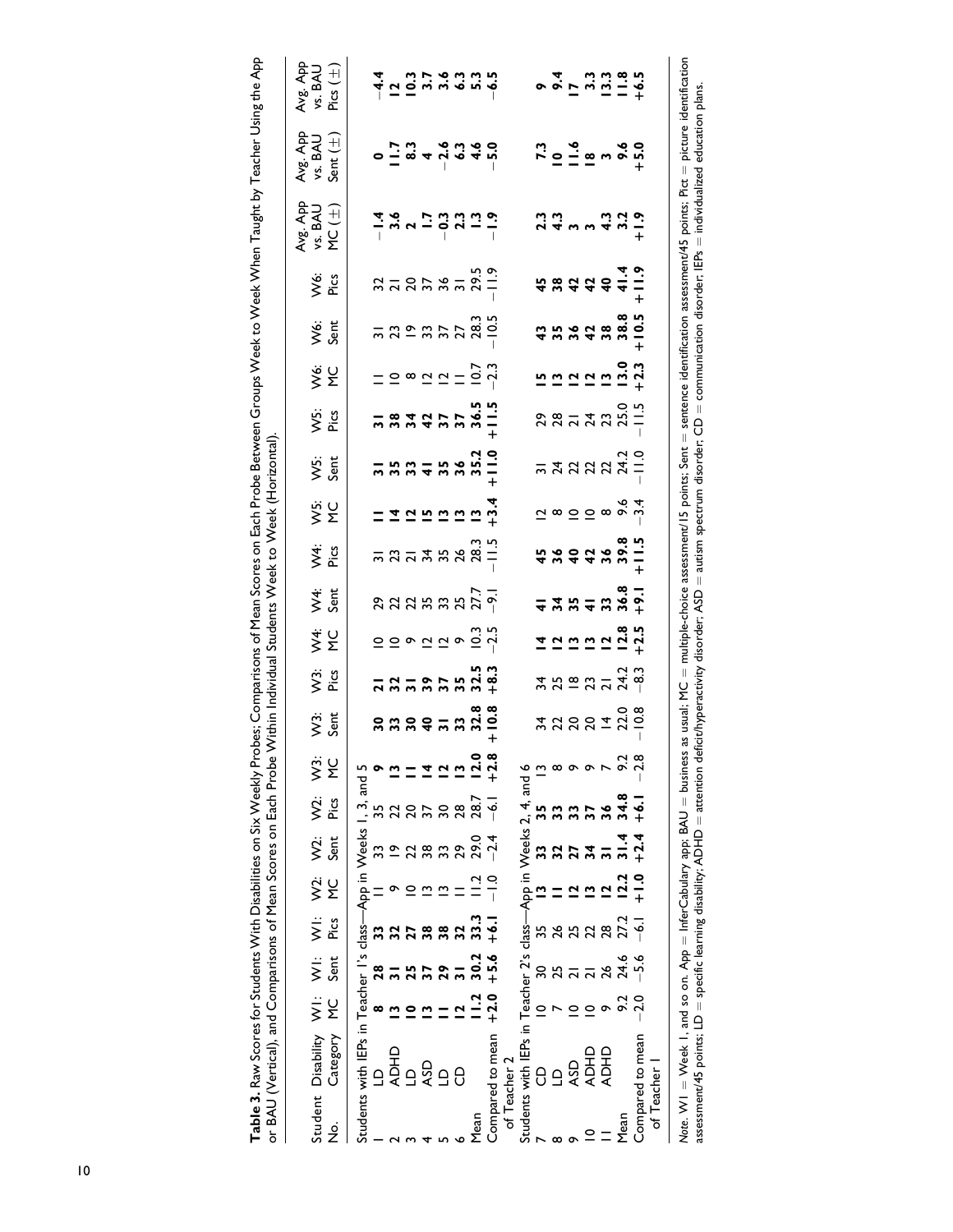| Table 4. Descriptive Data for Multiple-Choice Instrument. |  |  |  |
|-----------------------------------------------------------|--|--|--|
|-----------------------------------------------------------|--|--|--|

|                                                     | $\overline{N}$ | M          | SD              | MS        | F          | Þ    | d     |
|-----------------------------------------------------|----------------|------------|-----------------|-----------|------------|------|-------|
| Week I                                              |                |            |                 |           |            |      |       |
| Teacher I's students with IEP <sup>a</sup>          | 6              | 11.2       | 1.9             | 8.5       | 2.7        | .133 | 1.04  |
| Teacher 2's students with IEP                       | 5              | 9.4        | 1.5             |           |            |      |       |
| Teacher I's struggling students <sup>a</sup>        | 9              | 11.0       | 1.4             | 1.5       | 0.44       | .517 | 0.274 |
| Teacher 2's struggling students                     | $\mathbf{H}$   | 10.5       | 2.1             |           |            |      |       |
| Teacher I's general education students <sup>a</sup> | 23             | 14.5       | 0.85            | 36.0      | 23.5       | .001 | 1.42  |
| Teacher 2's general education students              | 21             | 12.7       | 1.6             |           |            |      |       |
| Week 3                                              |                |            |                 |           |            |      |       |
| Teacher I's students with IEP <sup>a</sup>          | 6              | 12.0       | 1.8             | 24.5      | 7.4        | .024 | 1.63  |
| Teacher 2's students with IEP                       | 5              | 9.0        | 1.9             |           |            |      |       |
| Teacher I's struggling students <sup>a</sup>        | 9              | 12.0       | 0.87            | 13.3      | 6.2        | .023 | 1.10  |
| Teacher 2's struggling students                     | $\mathbf{H}$   | 10.4       | 1.8             |           |            |      |       |
| Teacher I's general education students <sup>a</sup> | 23             | 14.3       | 1.3             | 12.6      | 8.6        | .006 | 0.878 |
| Teacher 2's general education students              | 21             | 13.2       | 1.2             |           |            |      |       |
| Week 5                                              |                |            |                 |           |            |      |       |
| Teacher I's students with IEP <sup>a</sup>          | 6              | 13.0       | 1.4             | 27.9      | 9.4        | .014 | 1.89  |
| Teacher 2's students with IEP                       | 5              | 9.8        | 2.0             |           |            |      |       |
| Teacher I's struggling students <sup>a</sup>        | 9              | 12.7       | 0.41            | 10.9      | 5.0        | .039 | 1.16  |
| Teacher 2's struggling students                     | $\mathbf{H}$   | 11.2       | 1.7             |           |            |      |       |
| Teacher I's general education students <sup>a</sup> | 23             | 14.7       | 0.70            | 16.3      | 12.2       | .001 | 1.04  |
| Teacher 2 General Ed Students                       | 21             | 13.5       | 1.5             |           |            |      |       |
|                                                     | ${\sf N}$      | ${\cal M}$ | SD              | <b>MS</b> | $\digamma$ | Þ    | d     |
| Week 2                                              |                |            |                 |           |            |      |       |
| Teacher I's students with IEP                       | 6              | 11.2       | 1.6             |           |            |      |       |
| Teacher 2's students with IEP <sup>a</sup>          | 5              | 12.2       | 0.87            | 2.9       | 1.7        | .228 | 0.801 |
| Teacher I's struggling students                     | 9              | 10.8       | 1.4             |           |            |      |       |
| Teacher 2's struggling students <sup>a</sup>        | $\mathbf{H}$   | 12.3       | 1.2             | 11.0      | 6.7        | .019 | 1.16  |
| Teacher I's general education students              | 23             | 13.5       | 1.2             |           |            |      |       |
| Teacher 2's general education students <sup>a</sup> | 21             | 14.0       | 0.92            | 2.5       | 2.0        | .160 | 0.465 |
| Week 4                                              |                |            |                 |           |            |      |       |
| Teacher I's students with IEP                       | 6              | 10.3       | 1.4             |           |            |      |       |
| Teacher 2's students with IEP <sup>a</sup>          | 5              | 12.6       | 0.55            | 14.0      | 12.0       | .007 | 2.08  |
| Teacher I's struggling students                     | 9              | 10.2       | $\mathsf{I}$ .4 |           |            |      |       |
| Teacher 2's struggling students <sup>a</sup>        | $\mathbf{H}$   | 12.0       | 0.63            | 15.6      | 14.0       | .001 | 1.72  |
| Teacher I's general education students              | 23             | 13.6       | 0.78            |           |            |      |       |
| Teacher 2's general education students <sup>a</sup> | 21             | 14.3       | 0.73            | 5.8       | 10.0       | .003 | 0.925 |
| Week 6                                              |                |            |                 |           |            |      |       |
| Teacher I's students with IEP                       | 6              | 10.7       | 1.5             |           |            |      |       |
| Teacher 2's students with IEP <sup>a</sup>          | 5              | 12.8       | 0.84            | 12.4      | 7.9        | .020 | 1.68  |
| Teacher I's struggling students                     | 9              | 10.7       | 1.7             |           |            |      |       |
| Teacher 2's struggling students <sup>a</sup>        | $\mathbf{H}$   | 12.4       | 0.92            | 14.3      | 8.4        | .010 | 1.32  |
| Teacher I's general education students              | 23             | 13.9       | 1.2             |           |            |      |       |
| Teacher 2's general education students <sup>a</sup> | 21             | 14.8       | 0.44            | 8.7       | 10.7       | .002 | 0.978 |

Note. IEPs  $=$  individualized education plans.

aStudents taught by teacher using InferCabulary app. Multiple-choice instrument is of 15 points.

began. There were also no significant differences on the three components of the pretest between students in Teacher 1 and Teacher 2's classes: multiple choice,  $F(1, 9) = 0.03$ ,  $p = .87$ ; sentence identification,  $F(1, 9) = 2.5$ ,  $p = .15$ ; and picture identification,  $F(1, 73) = 0.19$ ,  $p = .67$ .

Multiple-choice measure. Students with IEPs taught by Teacher 1 had access to the app in Weeks 1, 3, and 5 of the study. Three one-way ANCOVAs were conducted to determine a statistically significant difference between app or BAU instruction

on multiple-choice instrument performance, controlling for pretest performance on the CORE screening instrument. In Week 1, students with IEPs taught by Teacher 1 ( $n = 6$ ,  $M =$ 11.2,  $SD = 1.9$ ) did not score significantly higher than students taught by Teacher 2 ( $n = 5$ ,  $M = 9.4$ ,  $SD = 1.5$ ) who used the BAU approach,  $F(1, 8) = 2.6$ ,  $p = .145$ ,  $d = 1.04$ . However, using the same ANCOVA model, students with IEPs in Teacher 1's class did significantly outscore peers in Teacher 2's class in Weeks 3,  $F(1, 8) = 8.1$ ,  $p = .022$ ,  $d = 1.63$ , and 5,  $F(1, 8) = 9.0, p = .017, d = 1.89$ . Full descriptive data for the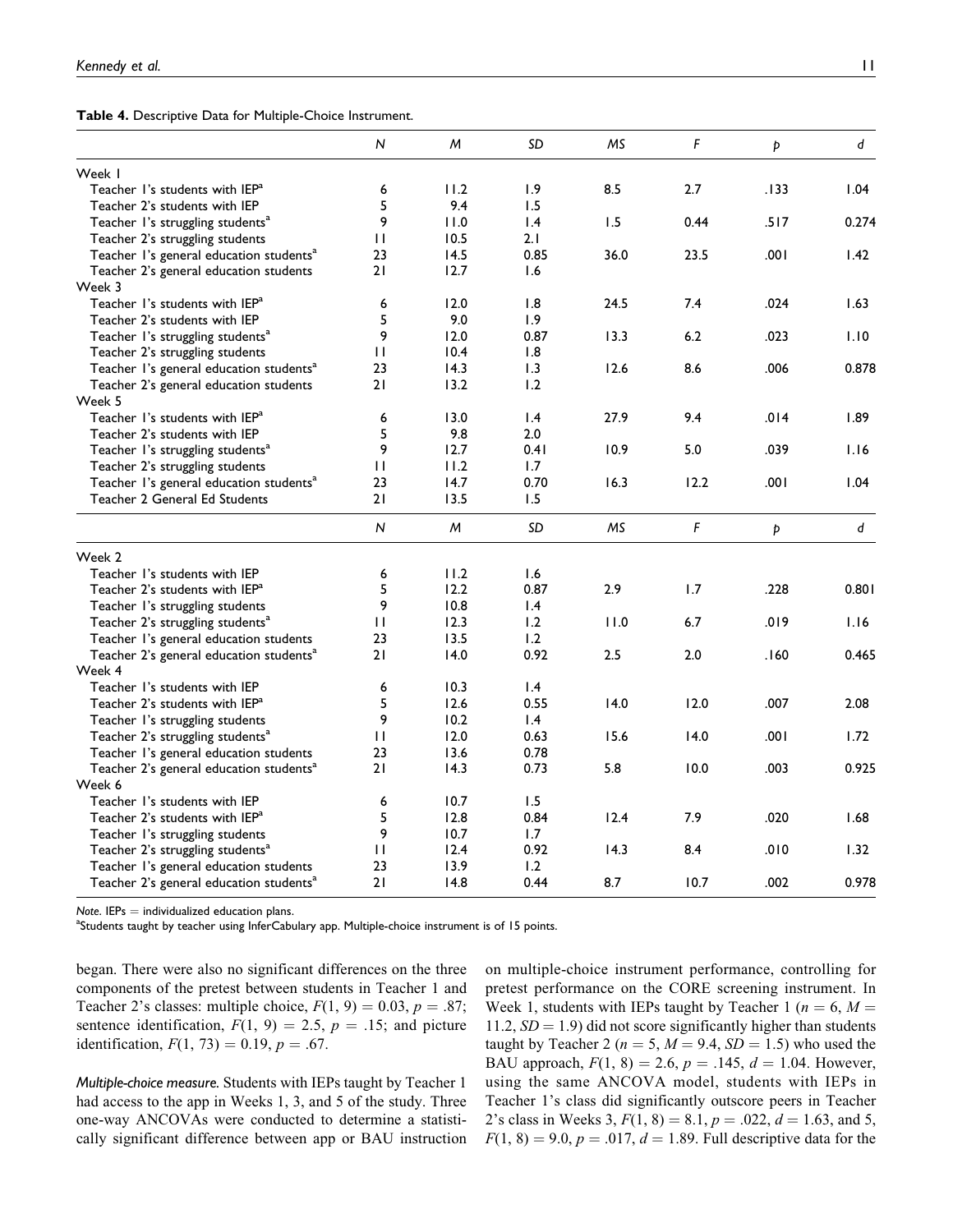Table 5. Descriptive Data for Sentence Identification Instrument.

|                                                     | $\overline{N}$ | M    | SD  | MS        | F                | Þ     | d        |
|-----------------------------------------------------|----------------|------|-----|-----------|------------------|-------|----------|
| Week I                                              |                |      |     |           |                  |       |          |
| Teacher I's students with IEP <sup>a</sup>          | 6              | 30.2 | 4.0 | 90.7      | 6.4              | .033  | 1.55     |
| Teacher 2's students with IEP                       | 5              | 24.4 | 3.4 |           |                  |       |          |
| Teacher I's struggling students <sup>a</sup>        | 9              | 32.7 | 5.4 | 73.3      | 2.8              | .109  | 0.758    |
| Teacher 2's struggling students                     | $\mathbf{H}$   | 28.8 | 4.8 |           |                  |       |          |
| Teacher I's general education students <sup>a</sup> | 23             | 42.3 | 2.9 | 297.9     | 21.0             | .000  | 1.39     |
| Teacher 2's general education students              | 21             | 37.1 | 4.5 |           |                  |       |          |
| Week 3                                              |                |      |     |           |                  |       |          |
| Teacher I's students with IEP <sup>a</sup>          | 6              | 32.8 | 3.8 | 477.6     | 37.7             | .000  | 3.68     |
| Teacher 2's students with IEP                       | 5              | 19.6 | 3.3 |           |                  |       |          |
| Teacher I's struggling students <sup>a</sup>        | 9              | 34.7 | 3.0 | 371.8     | 16.2             | ا 00. | 1.95     |
| Teacher 2's struggling students                     | П              | 26.0 | 5.8 |           |                  |       |          |
| Teacher I's general education students <sup>a</sup> | 23             | 41.9 | 4.3 | 81.4      | 4.9              | .032  | 0.656    |
| Teacher 2's general education students              | 21             | 39.2 | 3.9 |           |                  |       |          |
| Week 5                                              |                |      |     |           |                  |       |          |
| Teacher 1's students with IEP <sup>a</sup>          | 6              | 35.1 | 3.4 | 352.4     | 33.9             | .000  | 3.50     |
| Teacher 2's students with IEP                       | 5              | 23.8 | 3.0 |           |                  |       |          |
| Teacher I's struggling students <sup>a</sup>        | 9              | 37.I | 4.3 | 435.9     | 15.6             | ا 00. | 1.83     |
| Teacher 2's struggling students                     | П              | 27.7 | 6.0 |           |                  |       |          |
| Teacher I's general education students <sup>a</sup> | 23             | 43.I | 3.0 | 174.5     | 10.5             | .002  | 0.981    |
| Teacher 2's general education students              | 21             | 39.1 | 5.0 |           |                  |       |          |
|                                                     | ${\sf N}$      | M    | SD  | <b>MS</b> | $\boldsymbol{F}$ | Þ     | d        |
| Week 2                                              |                |      |     |           |                  |       |          |
| Teacher I's students with IEP                       | 6              | 29.0 | 7.2 |           |                  |       |          |
| Teacher 2's students with IEP <sup>a</sup>          | 5              | 32.0 | 3.4 | 24.5      | 0.717            | .419  | 0.519    |
| Teacher I's struggling students                     | 9              | 31.6 | 2.2 |           |                  |       |          |
| Teacher 2's struggling students <sup>a</sup>        | $\mathbf{H}$   | 34.4 | 3.9 | 39.0      | 3.7              | .071  | 0.911    |
| Teacher I's general education students              | 23             | 40.7 | 3.1 |           |                  |       |          |
| Teacher 2's general education students <sup>a</sup> | 21             | 40.1 | 3.4 | 3.4       | 0.327            | .571  | $-0.185$ |
| Week 4                                              |                |      |     |           |                  |       |          |
| Teacher I's students with IEP                       | 6              | 27.7 | 5.6 |           |                  |       |          |
| Teacher 2's students with IEP <sup>a</sup>          | 5              | 36.2 | 3.3 | 198.6     | 9.0              | .015  | 1.80     |
| Teacher I's struggling students                     | 9              | 28.9 | 5.6 |           |                  |       |          |
| Teacher 2's struggling students <sup>a</sup>        | $\mathbf{H}$   | 33.9 | 3.6 | 124.8     | 5.9              | .025  | 1.90     |
| Teacher I's general education students              | 23             | 40.5 | 3.1 |           |                  |       |          |
| Teacher 2's general education students <sup>a</sup> | 21             | 42.4 | 2.3 | 39.7      | 5.2              | .028  | 0.691    |
| Week 6                                              |                |      |     |           |                  |       |          |
| Teacher I's students with IEP                       | 6              | 28.3 | 6.7 |           |                  |       |          |
| Teacher 2's students with IEP <sup>a</sup>          | 5              | 38.4 | 3.0 | 276.4     | 9.6              | .013  | 1.88     |
| Teacher I's struggling students                     | 9              | 29.4 | 6.0 |           |                  |       |          |
| Teacher 2's struggling students <sup>a</sup>        | $\mathbf{H}$   | 35.9 | 4.7 | 206.9     | 7.3              | .014  | 1.22     |
| Teacher I's general education students              | 23             | 41.I | 3.7 |           |                  |       |          |
| Teacher 2's general education students <sup>a</sup> | 21             | 43.4 | 2.0 | 55.4      | 6.3              | .016  | 0.763    |

Note. IEPs  $=$  individualized education plans.

<sup>a</sup>Students taught by teacher using InferCabulary App. Sentence identification instrument is out of 45 points.

group comparisons are available in Table 4. The CORE screener covariate was not a significant predictor of results in any of the ANCOVAs, and Levene's statistic for homogeneity of variances was also not significant in any test.

Students with IEPs taught by Teacher 2 had access to the app in Weeks 2, 4, and 6. Researchers continued to use the same ANCOVA model as noted above. On the multiple-choice measure in Week 2, students with IEPs taught by Teacher 2  $(n = 5, M = 12.2, SD = .87)$  did not score significantly higher than peers taught by Teacher 1 ( $n = 6$ ,  $M = 11.2$ ,  $SD = 1.6$ ) who used the BAU approach,  $F(1, 8) = 2.7$ ,  $p = .136$ ,  $d =$ 0.801. However, the results were statistically significant in Weeks 4,  $F(1, 8) = 13.5$ ,  $p = .006$ ,  $d = 2.08$ , and 6,  $F(1, 8)$  $= 7.9, p = .023, d = 1.68$ . Table 4 contains full descriptive data. Thus, for students with IEPs in both teacher's classes, the same pattern of scoring higher when using the app emerged. The CORE screener covariate again was not a significant predictor of results in any of the ANCOVAs, and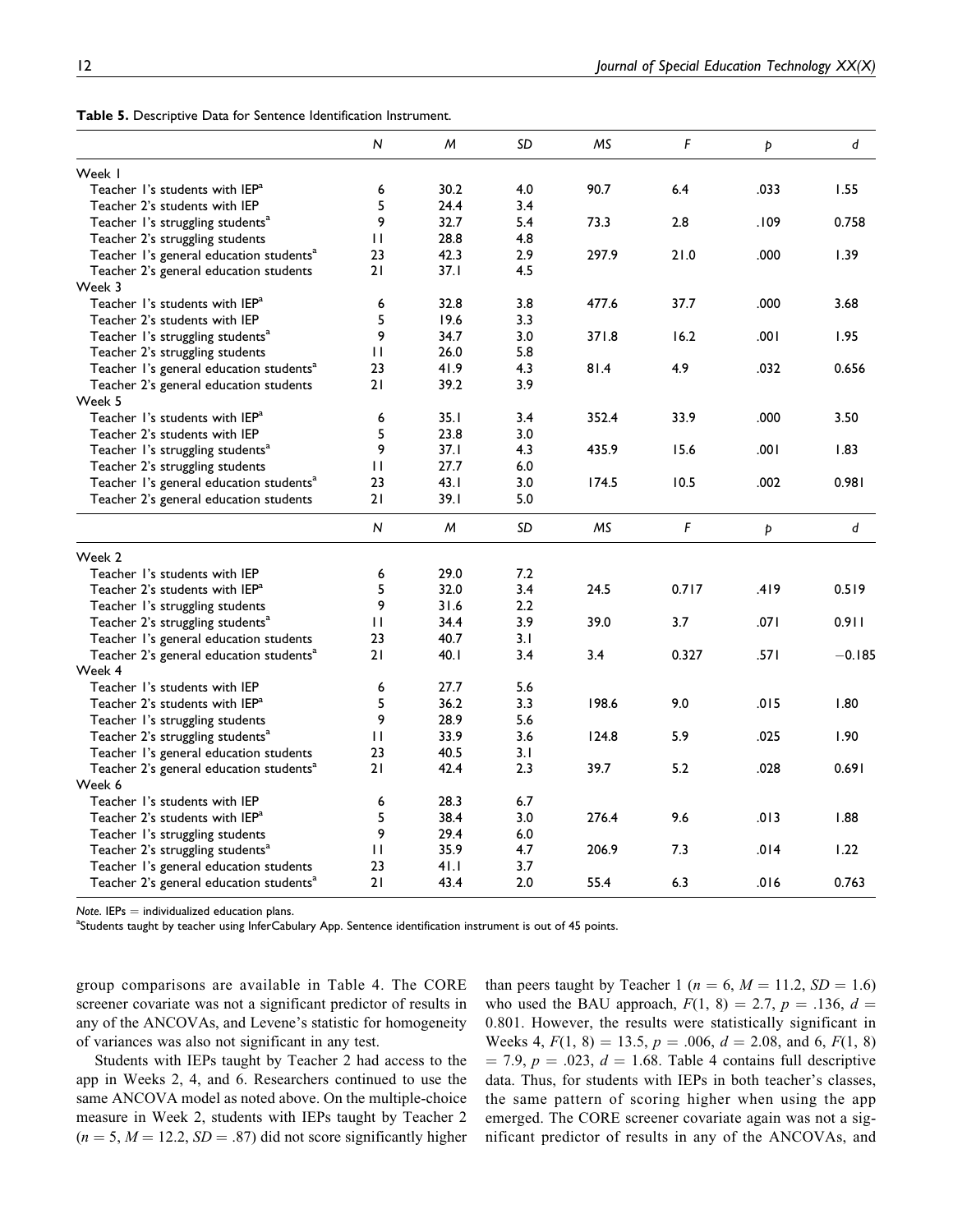|                                                     | N              | M    | SD  | MS        | F    | Þ    | d    |
|-----------------------------------------------------|----------------|------|-----|-----------|------|------|------|
| Week I                                              |                |      |     |           |      |      |      |
| Teacher I's students with IEP <sup>a</sup>          | 6              | 33.3 | 4.2 | 131.1     | 8.9  | .015 | 1.79 |
| Teacher 2's students with IEP                       | 5              | 26.4 | 3.4 |           |      |      |      |
| Teacher I's struggling students <sup>a</sup>        | 9              | 34.6 | 3.4 | 87.0      | 5.3  | .034 | 1.04 |
| Teacher 2's struggling students                     | $\mathbf{H}$   | 30.4 | 4.5 |           |      |      |      |
| Teacher I's general education students <sup>a</sup> | 23             | 42.7 | 2.3 | 173.6     | 18.3 | .001 | 1.26 |
| Teacher 2's general education students              | 21             | 38.8 | 3.8 |           |      |      |      |
| Week 3                                              |                |      |     |           |      |      |      |
| Teacher I's students with IEP <sup>a</sup>          | 6              | 32.5 | 6.4 | 235.9     | 7.8  | .021 | 1.69 |
| Teacher 2's students with IEP                       | 5              | 23.2 | 4.1 |           |      |      |      |
| Teacher I's struggling students <sup>a</sup>        | 9              | 35.2 | 4.0 | 278.I     | 11.8 | .003 | 1.53 |
| Teacher 2's struggling students                     | $\mathbf{L}$   | 27.7 | 5.5 |           |      |      |      |
| Teacher I's general education students <sup>a</sup> | 23             | 42.6 | 4.0 | 92.2      | 6.3  | .016 | 0.76 |
| Teacher 2's general education students              | 21             | 39.7 | 3.6 |           |      |      |      |
| Week 5                                              |                |      |     |           |      |      |      |
| Teacher I's students with IEP <sup>a</sup>          | 6              | 36.7 | 3.4 | 346.2     | 25.0 | .001 | 3.07 |
| Teacher 2's students with IEP                       | 5              | 25.4 | 4.0 |           |      |      |      |
| Teacher I's struggling students <sup>a</sup>        | 9              | 37.8 | 4.2 | 365.8     | 15.4 | .001 | 1.78 |
| Teacher 2's struggling students                     | $\mathbf{H}$   | 29.2 | 5.3 |           |      |      |      |
| Teacher I's general education students <sup>a</sup> | 23             | 43.6 | 3.0 | 158.4     | 8.4  | .006 | 0.88 |
| Teacher 2's general education students              | 21             | 39.8 | 5.4 |           |      |      |      |
|                                                     | $\overline{N}$ | м    | SD  | <b>MS</b> | F    | Þ    | d    |
| Week 2                                              |                |      |     |           |      |      |      |
| Teacher I's students with IEP                       | 6              | 28.7 | 6.8 |           |      |      |      |
| Teacher 2's students with IEP <sup>a</sup>          | 5              | 35.6 | 2.6 | 131.1     | 4.6  | .061 | 1.29 |
| Teacher I's struggling students                     | 9              | 31.1 | 3.3 |           |      |      |      |
| Teacher 2's struggling students <sup>a</sup>        | $\mathbf{H}$   | 36.4 | 5.3 | 136.6     | 6.8  | .018 | 1.17 |
| Teacher I's general education students              | 23             | 40.0 | 4.0 |           |      |      |      |
| Teacher 2's general education students <sup>a</sup> | 21             | 41.1 | 2.9 | 12.1      | .979 | .328 | 0.31 |
| Week 4                                              |                |      |     |           |      |      |      |
| Teacher I's students with IEP                       | 6              | 28.3 | 5.9 |           |      |      |      |
| Teacher 2's students with IEP <sup>a</sup>          | 5              | 38.6 | 2.6 | 287.5     | 13.0 | .006 | 2.18 |
| Teacher I's struggling students                     | 9              | 29.0 | 4.9 |           |      |      |      |
| Teacher 2's struggling students <sup>a</sup>        | $\mathbf{H}$   | 37.7 | 4.1 | 377.0     | 18.9 | .001 | 1.95 |
| Teacher I's general education students              | 23             | 41.3 | 2.9 |           |      |      |      |
| Teacher 2's general education Students <sup>a</sup> | 21             | 43.7 | 1.7 | 61.3      | 10.7 | .002 | 1.00 |
| Week 6                                              |                |      |     |           |      |      |      |
| Teacher I's students with IEP                       | 6              | 29.5 | 7.3 |           |      |      |      |
| Teacher 2's students with IEP <sup>a</sup>          | 5              | 40.8 | 1.8 | 348.2     | 11.1 | .009 | 2.03 |
| Teacher I's struggling students                     | 9              | 30.8 | 5.9 |           |      |      |      |
| Teacher 2's struggling students <sup>a</sup>        | $\mathbf{H}$   | 40.2 | 3.9 | 437.8     | 18.2 | .001 | 1.92 |
| Teacher I's general education students              | 23             | 41.7 | 3.5 |           |      |      |      |
| Teacher 2's general education students <sup>a</sup> | 21             | 44.5 | 1.0 | 85.1      | 12.2 | .001 | 1.07 |

Note.  $IEPs = individualized education plans.$ 

<sup>a</sup>Students taught by teacher using InferCabulary app. Picture identification instrument is of 45 points.

Levene's statistic for homogeneity of variances was also not significant in any test.

Sentence identification measure. In Week 1, students with IEPs taught by Teacher 1 accessed the InferCabulary app. Using the same ANCOVA model described above, on the sentence identification measure (of 45 points), students taught by Teacher 1  $(n = 6, M = 30.2, SD = 4.0)$  significantly outscored peers with IEPs taught by Teacher 2 ( $n = 5$ ,  $M = 24.4$ ,  $SD = 3.4$ ) in the BAU condition,  $F(1, 8) = 5.7$ ,  $p = .044$ ,  $d = 1.55$ . This result was replicated at the end of Weeks 3,  $F(1, 8) = 52.4, p > .001$ ,  $d = 3.68$ , and 5,  $F(1, 8) = 38.6, p > .001, d = 3.50$ . Full descriptive data are available in Table 5. The CORE screener covariate again was not a significant predictor of results in any of the ANCOVAs, and Levene's statistic for homogeneity of variances was also not significant in any test.

In Week 2, students with IEPs taught by Teacher 2 accessed the InferCabulary app. On the sentence identification measure (of 45 points), students taught by Teacher 2 ( $n = 5$ ,  $M = 32.0$ ,  $SD = 3.4$ ) did not significantly outscore peers taught by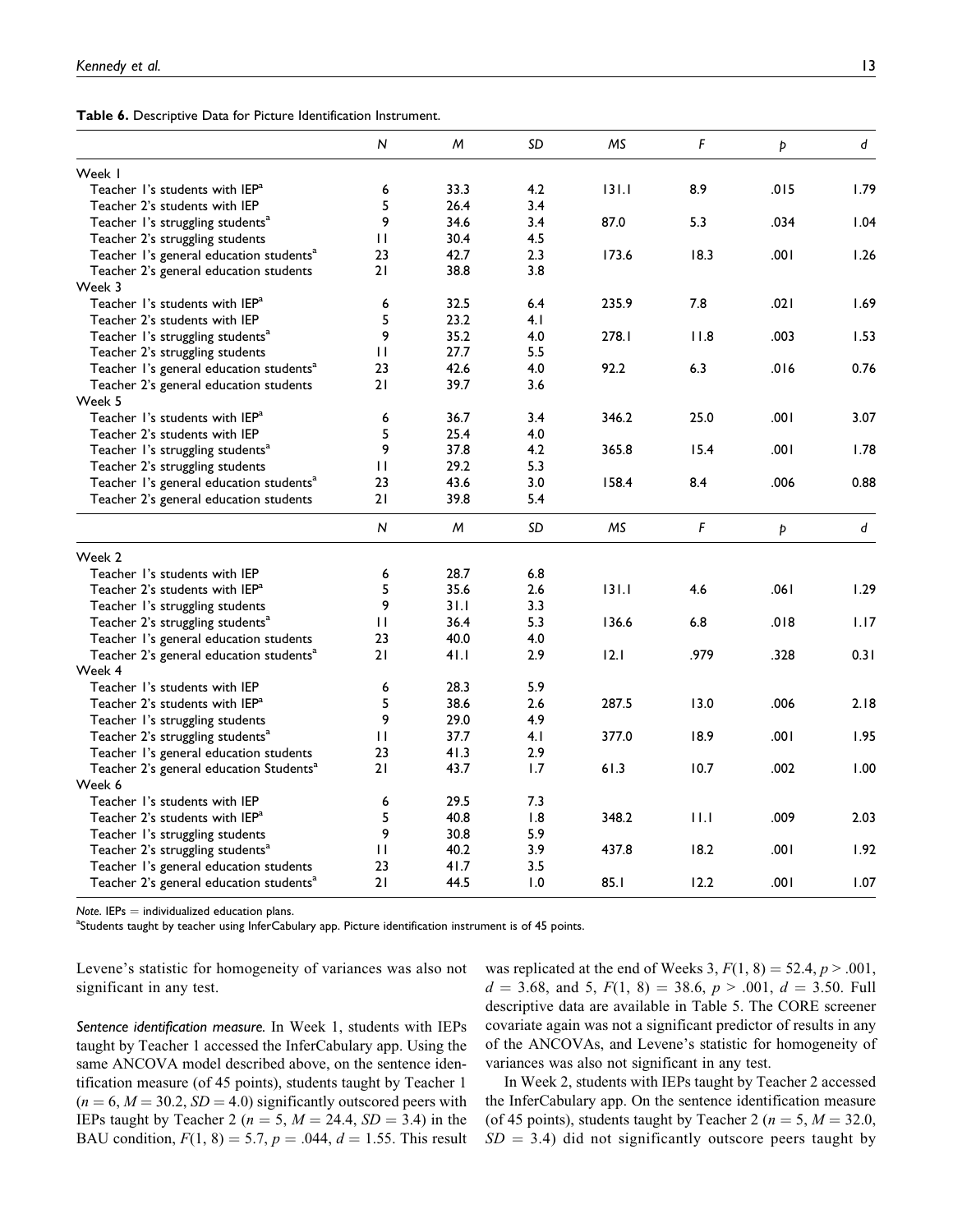Teacher 1 ( $n = 6$ ,  $M = 29.0$ ,  $SD = 7.2$ ) who used the BAU approach,  $F(1, 8) = 1.00$ ,  $p = .347$ ,  $d = 0.519$ . However, in Weeks 4,  $F(1, 8) = 12.1, p = .008, d = 1.80,$  and 6,  $F(1, 8) =$ 10.3,  $p = .013$ ,  $d = 1.88$ , results were statistically significant. Full descriptive data for the analyses are available in Table 5. Again, a clear pattern of higher scores by students with IEPs on the sentence ID measure emerged across the study replications during weeks when the app was accessed. The CORE assessment covariate and Levene's statistic were not significant.

Picture identification measure. In Week 1, students with IEPs taught by Teacher 1 accessed the app. Using the same ANCOVA model, on the picture identification measure (of 45 points), students taught by Teacher 1 ( $n = 6$ ,  $M = 33.3$ ,  $SD = 4.2$ ) significantly outscored peers taught by Teacher 2  $(n = 5, M = 26.4, SD = 3.4)$  in the BAU condition,  $F(1, 8) =$ 7.8,  $p = .023$ ,  $d = 1.79$ . This result was replicated at the end of Weeks 3,  $F(1, 8) = 10.3$ ,  $p = .012$ ,  $d = 1.69$ , and 5,  $F(1, 8) = 25.2, p = .001, d = 3.07$ . Full descriptive data are available in Table 6. The CORE assessment covariate and Levene's statistic were not significant.

In Week 2, students taught by Teacher 2 accessed the app. Using the same ANCOVA model, on the picture identification measure (of 45 points), students with IEPs taught by Teacher 2  $(n = 5, M = 35.6, SD = 2.6)$  did not significantly outscore peers taught by Teacher 1 ( $n = 6$ ,  $M = 28.7$ ,  $SD = 6.8$ ) in the BAU condition,  $F(1, 8) = 4.6$ ,  $p = .065$ ,  $d = 1.29$ . However, this result was reversed in Weeks 4,  $F(1, 8) = 15.4$ ,  $p = .004$ ,  $d = 2.18$ , and 6,  $F(1, 8) = 14.9$ ,  $p = .005$ ,  $d = 2.03$ . Full descriptive data are available in Table 6. For all three measures, and for nearly all students, scores were higher following weeks when they learned vocabulary terms using the app. The CORE assessment covariate and Levene's statistic were not significant.

#### Between-Groups Analyses—Struggling Learners

All raw score data for the 20 students designated as struggling are presented in Table 7. We again provide our full data set to put readers in a position to transparently evaluate the performance for individual students in and out of the app treatment compared to BAU instruction over time despite the small sample size. There were no significant differences between struggling learners in Teacher 1 ( $n = 9$ ,  $M = 16.2$ ,  $SD = 5.2$ ) and Teacher 2's classes ( $n = 11$ ,  $M = 16.7$ ,  $SD = 5.4$ ) on the CORE screening instrument,  $F(1, 18) = 0.045$ ,  $p = .834$ , given before the study began. There were also no significant differences on the three components of the pretest between students in Teacher 1 and Teacher 2's classes: multiple choice,  $F(1, 18)$  $= 0.375, p = .548$ , sentence identification,  $F(1, 18) = 3.0, p =$ .098, and picture identification,  $F(1, 18) = 0.046$ ,  $p = .833$ . Researchers continued to use ANCOVA with the CORE pretest score as a covariate in all analyses.

Multiple-choice measure. Students designated as struggling taught by Teacher 1 had access to the app in Weeks 1, 3, and 5 of the study. On the 15-item multiple-choice measure in Week 1, students with IEPs taught by Teacher 1 ( $n = 9$ ,  $M =$ 11.0,  $SD = 1.4$ ) did not score significantly higher than students taught by Teacher 2 ( $n = 11$ ,  $M = 10.5$ ,  $SD = 2.1$ ) who used a BAU approach,  $F(1, 17) = 0.723$ ,  $p = .407$ ,  $d = 0.274$ . However, students designated as struggling in Teacher 1's class did significantly outscore peers in Teacher 2's class in Weeks 3,  $F(1, 17) = 9.3, p = .007, d = 1.10, \text{ and } 5, F(1, 17) = 7.2, p =$ .016,  $d = 1.16$ ). Table 4 contains full descriptive data related to the analyses of variance (ANOVAs) for these students designated as struggling. For each of these ANCOVAs, the CORE pretest score was a significant predictor of performance, and Levene's statistic for homogeneity of means was not significant.

Students designated as struggling taught by Teacher 2 had access to the app in Weeks 2, 4, and 6. On the multiple-choice measure in Week 2, students taught by Teacher 2 ( $n = 11, M =$ 12.3,  $SD = 1.2$ ) scored significantly higher than peers taught by Teacher 1 ( $n = 9$ ,  $M = 10.8$ ,  $SD = 1.4$ ) who used a BAU approach,  $F(1, 17) = 6.7, p = .019, d = 1.16$ . The results were also statistically significant in Weeks 4,  $F(1, 17) = 13.5, p =$ .002,  $d = 1.72$ , and 6,  $F(1, 17) = 7.9$ ,  $p = .012$ ,  $d = 1.32$ . Table 4 contains full descriptive data. Most students designated as struggling joined their peers with disabilities in scoring higher on the multiple-choice measures following weeks using the app. In these tests, the CORE pretest screening score was not a significant predictor of performance, and Levene's statistic was also not significant.

Sentence identification measure. In Week 1, students designated as struggling taught by Teacher 1 accessed the InferCabulary app. Using the same ANCOVA model as above, on the sentence identification measure (of 45 points), students taught by Teacher 1 ( $n = 9$ ,  $M = 32.7$ ,  $SD = 5.4$ ) did not significantly outscore peers with IEPs taught by Teacher 2 ( $n = 11, M =$ 28.8,  $SD = 4.8$ ) in the BAU condition,  $F(1, 17) = 2.8$ ,  $p = .110$ ,  $d = 0.758$ . However, the differences between the groups were significant after Weeks 3,  $F(1, 17) = 18.0, p = .001, d = 1.95,$ and  $5, F(1, 17) = 22.9, p = .001, d = 1.83$ . Full descriptive data are available in Table 5. The CORE screener pretest covariate was significant for Week 5, but not Weeks 1 or 3. Levene's statistic was not significant for any test.

In Week 2, students designated as struggling taught by Teacher 2 accessed the InferCabulary app. The same ANCOVA model was used; on the sentence identification measure (of 45 points), students taught by Teacher 2 ( $n = 11, M =$ 34.4,  $SD = 3.9$ ) significantly outscored peers taught by Teacher  $1 (n = 9, M = 31.6, SD = 2.2)$  who used a BAU approach,  $F(1,$  $17) = 4.5, p = .049, d = 0.911$ . The result was replicated in Weeks 4,  $F(1, 17) = 6.3$ ,  $p = .023$ ,  $d = 1.90$ , and  $6, F(1, 17) =$ 7.4,  $p = .015$ ,  $d = 1.22$ . Full descriptive data are available in Table 5. The CORE pretest screener score was a significant predictor of the sentence score in Week 2. Levene's statistic was not significant in any week.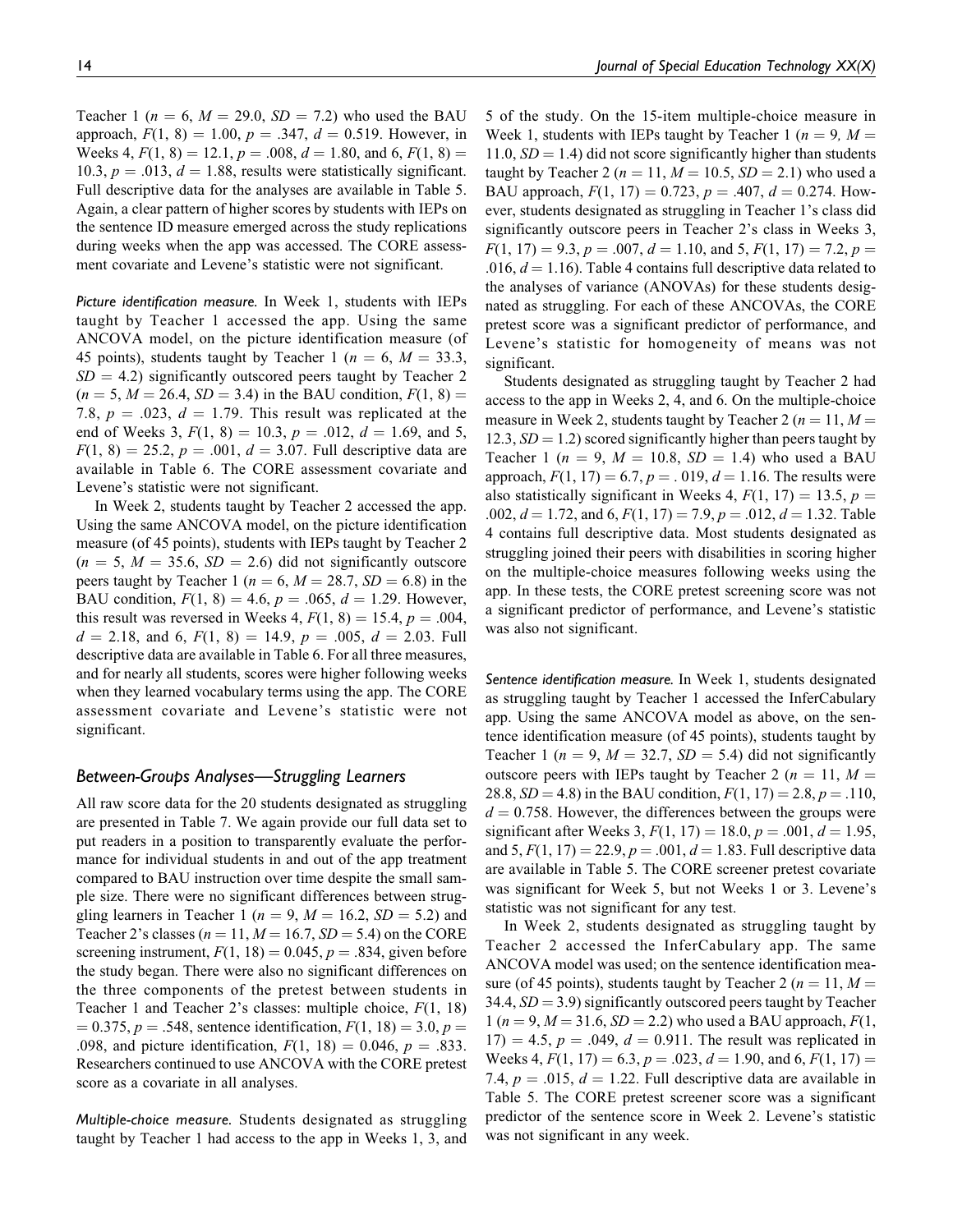| Comparisons of Mean Scores Within Individual |                                                                                                                                                     |                                                                                                                                                                                |                                                                                                 |                                        |                                                                                                                                            |                                                                                 |                                                               |                                                                                                       |                  |                                                                                                  |             |                                                                                        |                                                                                                                                                                                                                                        |             |                                          |                                                                |                                     |                                                |                                                                                                                                                                                                                                                                                                           |
|----------------------------------------------|-----------------------------------------------------------------------------------------------------------------------------------------------------|--------------------------------------------------------------------------------------------------------------------------------------------------------------------------------|-------------------------------------------------------------------------------------------------|----------------------------------------|--------------------------------------------------------------------------------------------------------------------------------------------|---------------------------------------------------------------------------------|---------------------------------------------------------------|-------------------------------------------------------------------------------------------------------|------------------|--------------------------------------------------------------------------------------------------|-------------|----------------------------------------------------------------------------------------|----------------------------------------------------------------------------------------------------------------------------------------------------------------------------------------------------------------------------------------|-------------|------------------------------------------|----------------------------------------------------------------|-------------------------------------|------------------------------------------------|-----------------------------------------------------------------------------------------------------------------------------------------------------------------------------------------------------------------------------------------------------------------------------------------------------------|
|                                              | $\frac{1}{2}$                                                                                                                                       | $\frac{1}{2}$                                                                                                                                                                  | Š.                                                                                              | Ż.                                     | Ż:                                                                                                                                         | $\sum_{i=1}^{n}$                                                                |                                                               |                                                                                                       |                  |                                                                                                  |             |                                                                                        |                                                                                                                                                                                                                                        |             |                                          |                                                                |                                     |                                                | Avg. App vs.<br>BAU Pics(±)                                                                                                                                                                                                                                                                               |
|                                              |                                                                                                                                                     |                                                                                                                                                                                |                                                                                                 |                                        |                                                                                                                                            |                                                                                 |                                                               |                                                                                                       |                  |                                                                                                  |             |                                                                                        |                                                                                                                                                                                                                                        |             |                                          |                                                                |                                     |                                                |                                                                                                                                                                                                                                                                                                           |
| Se                                           |                                                                                                                                                     |                                                                                                                                                                                |                                                                                                 | class-                                 |                                                                                                                                            |                                                                                 |                                                               |                                                                                                       |                  |                                                                                                  |             |                                                                                        |                                                                                                                                                                                                                                        |             |                                          |                                                                |                                     |                                                |                                                                                                                                                                                                                                                                                                           |
|                                              |                                                                                                                                                     | 39                                                                                                                                                                             |                                                                                                 |                                        |                                                                                                                                            |                                                                                 |                                                               |                                                                                                       |                  |                                                                                                  |             |                                                                                        |                                                                                                                                                                                                                                        |             |                                          |                                                                |                                     |                                                |                                                                                                                                                                                                                                                                                                           |
|                                              | 36                                                                                                                                                  | 36                                                                                                                                                                             |                                                                                                 |                                        | $\overline{\mathbf{50}}$                                                                                                                   |                                                                                 |                                                               |                                                                                                       |                  |                                                                                                  |             |                                                                                        |                                                                                                                                                                                                                                        |             |                                          |                                                                |                                     |                                                |                                                                                                                                                                                                                                                                                                           |
|                                              |                                                                                                                                                     |                                                                                                                                                                                |                                                                                                 |                                        | $\overline{5}$                                                                                                                             |                                                                                 |                                                               |                                                                                                       |                  |                                                                                                  |             |                                                                                        |                                                                                                                                                                                                                                        |             |                                          |                                                                |                                     |                                                |                                                                                                                                                                                                                                                                                                           |
|                                              |                                                                                                                                                     |                                                                                                                                                                                |                                                                                                 |                                        | $\overline{5}$                                                                                                                             |                                                                                 |                                                               |                                                                                                       |                  |                                                                                                  |             |                                                                                        |                                                                                                                                                                                                                                        |             |                                          |                                                                |                                     |                                                |                                                                                                                                                                                                                                                                                                           |
|                                              |                                                                                                                                                     |                                                                                                                                                                                | $\bar{\mathbf{c}}$                                                                              |                                        | 35                                                                                                                                         |                                                                                 |                                                               |                                                                                                       |                  |                                                                                                  |             |                                                                                        |                                                                                                                                                                                                                                        |             |                                          |                                                                |                                     |                                                |                                                                                                                                                                                                                                                                                                           |
|                                              |                                                                                                                                                     | 29                                                                                                                                                                             |                                                                                                 |                                        | 29                                                                                                                                         |                                                                                 |                                                               |                                                                                                       |                  |                                                                                                  |             |                                                                                        |                                                                                                                                                                                                                                        |             |                                          |                                                                |                                     |                                                |                                                                                                                                                                                                                                                                                                           |
|                                              | $\frac{1}{2}$                                                                                                                                       | 35                                                                                                                                                                             | $\overline{\mathsf{c}}$                                                                         |                                        | 30                                                                                                                                         |                                                                                 |                                                               |                                                                                                       |                  |                                                                                                  |             |                                                                                        |                                                                                                                                                                                                                                        |             |                                          |                                                                |                                     |                                                |                                                                                                                                                                                                                                                                                                           |
| N                                            | 35                                                                                                                                                  | 36                                                                                                                                                                             |                                                                                                 | $\boldsymbol{50}$                      | 29                                                                                                                                         |                                                                                 |                                                               |                                                                                                       |                  |                                                                                                  |             |                                                                                        |                                                                                                                                                                                                                                        |             |                                          |                                                                |                                     |                                                |                                                                                                                                                                                                                                                                                                           |
| $\bullet$                                    | 28                                                                                                                                                  | 29                                                                                                                                                                             | $\infty$                                                                                        | 29                                     | 28                                                                                                                                         |                                                                                 |                                                               |                                                                                                       |                  |                                                                                                  |             |                                                                                        |                                                                                                                                                                                                                                        |             |                                          |                                                                |                                     |                                                |                                                                                                                                                                                                                                                                                                           |
|                                              |                                                                                                                                                     | 34.6                                                                                                                                                                           |                                                                                                 | 31.6                                   |                                                                                                                                            |                                                                                 |                                                               |                                                                                                       |                  |                                                                                                  |             |                                                                                        |                                                                                                                                                                                                                                        |             |                                          |                                                                |                                     |                                                |                                                                                                                                                                                                                                                                                                           |
|                                              | $+3.9$                                                                                                                                              | $\vec{r}$                                                                                                                                                                      |                                                                                                 | $\vec{r}$                              | $\ddot{5}$                                                                                                                                 |                                                                                 |                                                               |                                                                                                       |                  |                                                                                                  |             |                                                                                        |                                                                                                                                                                                                                                        |             |                                          |                                                                |                                     |                                                |                                                                                                                                                                                                                                                                                                           |
|                                              |                                                                                                                                                     |                                                                                                                                                                                |                                                                                                 |                                        |                                                                                                                                            |                                                                                 |                                                               |                                                                                                       |                  |                                                                                                  |             |                                                                                        |                                                                                                                                                                                                                                        |             |                                          |                                                                |                                     |                                                |                                                                                                                                                                                                                                                                                                           |
|                                              |                                                                                                                                                     |                                                                                                                                                                                |                                                                                                 |                                        |                                                                                                                                            |                                                                                 |                                                               |                                                                                                       |                  |                                                                                                  |             |                                                                                        |                                                                                                                                                                                                                                        |             |                                          |                                                                |                                     |                                                |                                                                                                                                                                                                                                                                                                           |
|                                              |                                                                                                                                                     |                                                                                                                                                                                |                                                                                                 | class-                                 |                                                                                                                                            |                                                                                 |                                                               |                                                                                                       |                  |                                                                                                  |             |                                                                                        |                                                                                                                                                                                                                                        |             |                                          |                                                                |                                     |                                                |                                                                                                                                                                                                                                                                                                           |
|                                              |                                                                                                                                                     | 33                                                                                                                                                                             | m                                                                                               |                                        | 29                                                                                                                                         |                                                                                 |                                                               |                                                                                                       |                  |                                                                                                  |             |                                                                                        |                                                                                                                                                                                                                                        |             |                                          |                                                                |                                     |                                                |                                                                                                                                                                                                                                                                                                           |
|                                              |                                                                                                                                                     | 29                                                                                                                                                                             |                                                                                                 |                                        | 36                                                                                                                                         |                                                                                 |                                                               |                                                                                                       |                  |                                                                                                  |             |                                                                                        |                                                                                                                                                                                                                                        |             |                                          |                                                                |                                     |                                                |                                                                                                                                                                                                                                                                                                           |
|                                              |                                                                                                                                                     |                                                                                                                                                                                | ◥                                                                                               | m                                      | $\boldsymbol{4}$                                                                                                                           |                                                                                 |                                                               |                                                                                                       |                  |                                                                                                  |             |                                                                                        |                                                                                                                                                                                                                                        |             |                                          |                                                                |                                     |                                                |                                                                                                                                                                                                                                                                                                           |
|                                              |                                                                                                                                                     | $\overline{m}$                                                                                                                                                                 | ◥                                                                                               | 38                                     | ╤                                                                                                                                          |                                                                                 |                                                               |                                                                                                       |                  |                                                                                                  |             |                                                                                        |                                                                                                                                                                                                                                        |             |                                          |                                                                |                                     |                                                |                                                                                                                                                                                                                                                                                                           |
|                                              |                                                                                                                                                     | 27                                                                                                                                                                             |                                                                                                 | $\overline{3}$                         | इ                                                                                                                                          |                                                                                 |                                                               |                                                                                                       |                  |                                                                                                  |             |                                                                                        |                                                                                                                                                                                                                                        |             |                                          |                                                                |                                     |                                                | $\frac{1}{2}$ = $\frac{1}{4}$ = $\frac{1}{4}$ = $\frac{1}{4}$ = $\frac{1}{4}$ = $\frac{1}{4}$ = $\frac{1}{4}$ = $\frac{1}{4}$ = $\frac{1}{4}$ = $\frac{1}{4}$ = $\frac{1}{4}$ = $\frac{1}{4}$ = $\frac{1}{4}$ = $\frac{1}{4}$ = $\frac{1}{4}$ = $\frac{1}{4}$ = $\frac{1}{4}$ = $\frac{1}{4}$ = $\frac{1$ |
|                                              |                                                                                                                                                     |                                                                                                                                                                                |                                                                                                 | 29                                     |                                                                                                                                            |                                                                                 |                                                               |                                                                                                       |                  |                                                                                                  |             |                                                                                        |                                                                                                                                                                                                                                        |             |                                          |                                                                |                                     |                                                |                                                                                                                                                                                                                                                                                                           |
|                                              |                                                                                                                                                     |                                                                                                                                                                                |                                                                                                 |                                        |                                                                                                                                            | 0                                                                               |                                                               |                                                                                                       |                  |                                                                                                  |             |                                                                                        |                                                                                                                                                                                                                                        |             |                                          |                                                                |                                     |                                                |                                                                                                                                                                                                                                                                                                           |
|                                              |                                                                                                                                                     |                                                                                                                                                                                |                                                                                                 | $\mathbf{e}$                           | ₹                                                                                                                                          |                                                                                 |                                                               |                                                                                                       |                  |                                                                                                  |             |                                                                                        |                                                                                                                                                                                                                                        |             |                                          |                                                                |                                     |                                                |                                                                                                                                                                                                                                                                                                           |
|                                              |                                                                                                                                                     | $\overline{ }$                                                                                                                                                                 |                                                                                                 | m                                      | 22                                                                                                                                         |                                                                                 |                                                               |                                                                                                       |                  |                                                                                                  |             |                                                                                        |                                                                                                                                                                                                                                        |             |                                          |                                                                |                                     |                                                |                                                                                                                                                                                                                                                                                                           |
|                                              |                                                                                                                                                     | 25                                                                                                                                                                             | $\mathbf{P}$                                                                                    | 0<br>m                                 | 32                                                                                                                                         | ∞                                                                               |                                                               |                                                                                                       |                  |                                                                                                  |             |                                                                                        |                                                                                                                                                                                                                                        |             |                                          |                                                                |                                     |                                                |                                                                                                                                                                                                                                                                                                           |
| $\circ$                                      |                                                                                                                                                     |                                                                                                                                                                                |                                                                                                 | LO <sub>1</sub><br>m                   | 57                                                                                                                                         |                                                                                 |                                                               |                                                                                                       |                  |                                                                                                  |             |                                                                                        |                                                                                                                                                                                                                                        |             |                                          |                                                                |                                     |                                                |                                                                                                                                                                                                                                                                                                           |
|                                              | 28.                                                                                                                                                 | 4<br>ă.                                                                                                                                                                        |                                                                                                 | <u>Ln</u><br>m                         |                                                                                                                                            | $\frac{4}{10}$                                                                  |                                                               |                                                                                                       |                  |                                                                                                  |             |                                                                                        |                                                                                                                                                                                                                                        |             |                                          |                                                                |                                     |                                                |                                                                                                                                                                                                                                                                                                           |
|                                              |                                                                                                                                                     | ヸ                                                                                                                                                                              |                                                                                                 | ۰<br>N                                 |                                                                                                                                            |                                                                                 |                                                               |                                                                                                       |                  |                                                                                                  |             |                                                                                        |                                                                                                                                                                                                                                        |             |                                          |                                                                |                                     |                                                |                                                                                                                                                                                                                                                                                                           |
|                                              |                                                                                                                                                     |                                                                                                                                                                                |                                                                                                 |                                        |                                                                                                                                            |                                                                                 |                                                               |                                                                                                       |                  |                                                                                                  |             |                                                                                        |                                                                                                                                                                                                                                        |             |                                          |                                                                |                                     |                                                |                                                                                                                                                                                                                                                                                                           |
|                                              |                                                                                                                                                     |                                                                                                                                                                                |                                                                                                 |                                        |                                                                                                                                            |                                                                                 |                                                               |                                                                                                       |                  |                                                                                                  |             |                                                                                        |                                                                                                                                                                                                                                        |             |                                          |                                                                |                                     |                                                |                                                                                                                                                                                                                                                                                                           |
|                                              |                                                                                                                                                     |                                                                                                                                                                                |                                                                                                 |                                        |                                                                                                                                            |                                                                                 |                                                               |                                                                                                       |                  |                                                                                                  |             |                                                                                        |                                                                                                                                                                                                                                        |             |                                          |                                                                |                                     |                                                |                                                                                                                                                                                                                                                                                                           |
|                                              | Ο<br>Σ<br>$\sim$ $\sim$<br>$\infty$<br>$\sim$ $\sim$<br><b>NWO</b><br>N O<br>4<br>designated<br>Students designated<br>Reading<br>Tier <sub>2</sub> | 32.7<br>∞ ი<br>Sent<br><b>28</b> 28<br>$\overline{5}$ $\overline{2}$<br>36<br>2727<br>36<br>28<br>$27 \over 37$<br>0.9<br>$+0.4$<br>$\ddot{\bar{z}}$<br>10.5<br>$\overline{5}$ | Pics<br>34<br>38<br>57<br>$\overline{2}$<br>32<br>$\overline{m}$<br>as struggling<br>struggling | 12.3<br>10.8<br>ă<br>in Teacher<br>പ പ | Sent<br>$\vec{r}$<br>36<br>$\frac{2}{2}$<br>ສ<br>74<br>$\overline{r}$<br>$\overline{m}$<br>$\overline{r}$<br>in Teacher 2's<br>$\tilde{ }$ | 36.4<br>$\overline{AP}$<br>្ល<br>န္နီနွ<br>Pics<br>$\overline{\mathbf{5}}$<br>్ | Σ<br>ہ ہ<br>$\sim$ $\sim$<br>m<br>$\overline{ }$<br>⊇.َ<br>≘. | y3:<br>Sent<br>Note. $WI = Week I$ , and so on. $MC = multiple-choice$ assessment/15 points;<br>Weeks | $\sum_{i=1}^{n}$ | $=$ $=$ $\infty$ $\le$ $=$ $\infty$ $=$ $\infty$ $\infty$ $\frac{3}{2}$ $\frac{3}{2}$<br>ΨË<br>Σ | V4:<br>Sent | 5024525282827<br>- 1214 - 1225 - 1235<br>- 1214 - 1226 - 1235<br>- 1225<br>y4:<br>Pics | $22.79$ $23.79$ $25.79$ $25.79$ $25.79$ $25.79$ $25.79$ $25.79$ $25.79$ $25.79$ $25.79$ $25.79$ $25.79$ $25.79$ $25.79$ $25.79$ $25.79$ $25.79$ $25.79$ $25.79$ $25.79$ $25.79$ $25.79$ $25.79$ $25.79$ $25.79$ $25.79$ $25.7$<br>Ϋ́S: | V5:<br>Sent | \$<br>\$YL\$Y&\$P\$\$\$\$<br>y5:<br>Pics | 11<br> -<br> 112001112121212<br>$2 = 0 = 2 = 2 = 0$<br>ψά<br>Σ | V <sup>6</sup><br>Sent<br>$3.3 + 4$ | トロートーロロエスーロートリートリック<br>V <sup>6:</sup><br>Pics | Avg. App vs.<br>BAU Sent(±)<br>Sent $=$ sentence identification assessment/45 points; Pict $=$ picture identification assessment/45 points.<br>Avg. App vs.<br>BAU MC $(\pm)$                                                                                                                             |

15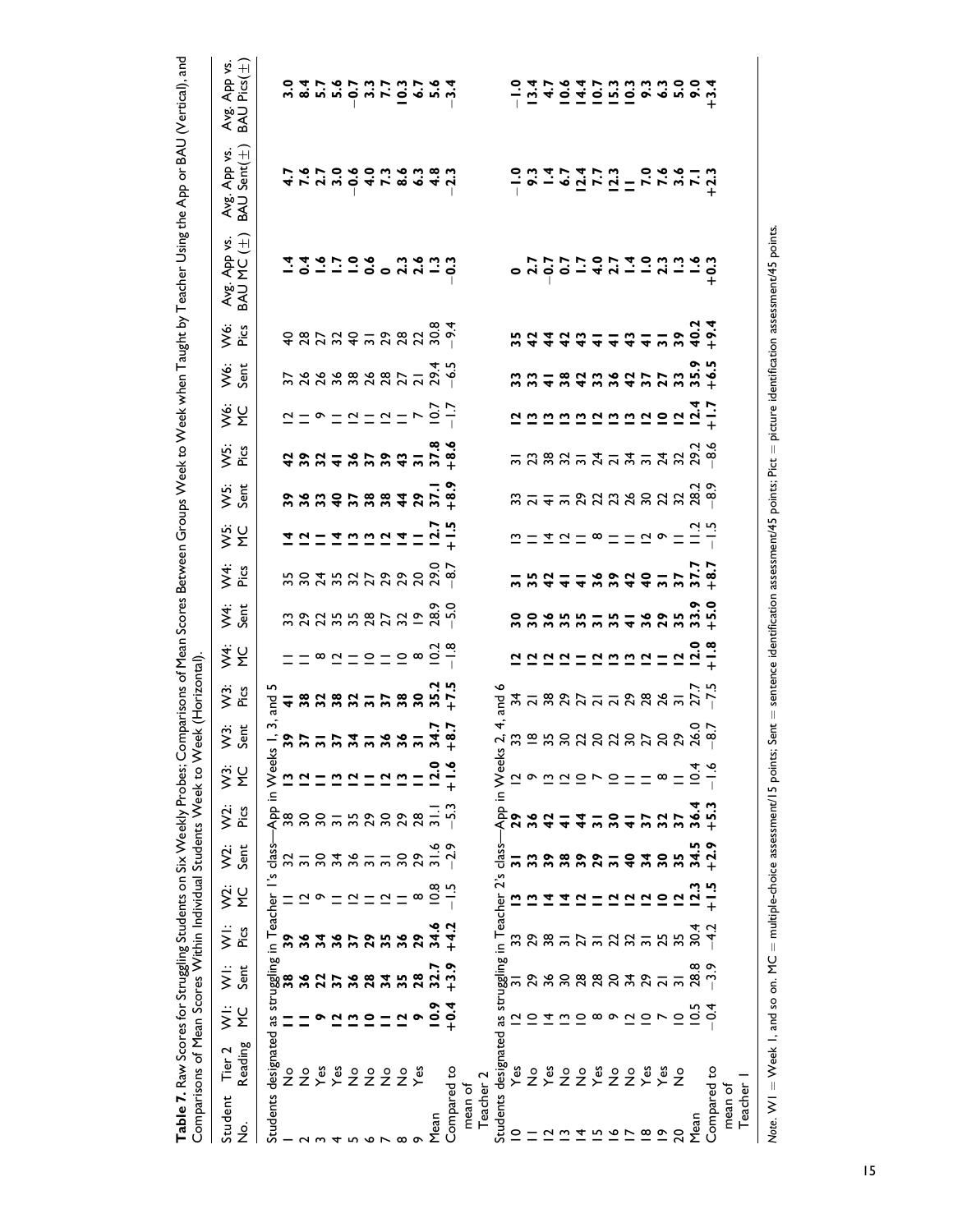Picture identification measure. In Week 1, students designated as struggling taught by Teacher 1 accessed the app. On the picture identification measure (of 45 points), students taught by Teacher 1 ( $n = 9$ ,  $M = 34.6$ ,  $SD = 3.4$ ) significantly outscored peers taught by Teacher 2 ( $n = 11$ ,  $M = 30.4$ ,  $SD = 4.5$ ) in the BAU condition,  $F(1, 17) = 5.1$ ,  $p = .037$ ,  $d = 1.04$ . This result was replicated at the end of Weeks 3,  $F(1, 17) = 12.4$ ,  $p = .003, d = 1.53,$  and  $5, F(1, 17) = 18.6, p = .001, d = 1.78.$ Full descriptive data related to the ANOVAs are available in Table 6.

In Week 2, students designated as struggling taught by Teacher 2 accessed the app. On the picture identification measure (of 45 points), students taught by Teacher 2 ( $n = 11, M =$  $36.4$ ,  $SD = 5.3$ ) significantly outscored peers taught by Teacher  $1 (n = 9, M = 31.1, SD = 3.3)$  in the BAU condition,  $F(1, 17) =$ 6.7,  $p = .019$ ,  $d = 1.17$ . This result was replicated in Weeks 4,  $F(1, 17) = 19.8, p = .001, d = 1.95, \text{ and } 6, F(1, 17) = 17.1, p >$ .001,  $d = 1.92$ . Full descriptive data are available in Table 6. Again, a clear pattern of higher student scores emerged following weeks using the app for students designated as struggling. The CORE pretest was not significantly predictive of any results.

# Between-Groups Analyses—Students Not Identified as Struggling or With an IEP

All analyses used one-way ANOVA to compare mean scores between groups. There were no significant differences between students not identified as struggling or with an IEP in Teacher 1  $(n = 23, M = 26.2, SD = 1.9)$  and Teacher 2's classes  $(n = 21,$  $M = 26.2$ ,  $SD = 1.4$ ) on the CORE screening instrument,  $F(1, 1)$  $42$ ) = 0.016, p = .901, given before the study began. There were also no significant differences on the three components of the pretest between this subset of students in Teacher 1 and Teacher 2's classes: multiple choice,  $F(1, 42) = 0.903$ ,  $p =$ .347, sentence identification,  $F(1, 42) = 1.7$ ,  $p = .199$ , and picture identification,  $F(1, 42) = 0.025$ ,  $p = .874$ .

Multiple-choice measure. Students without IEPs and not labeled as struggling taught by Teacher 1 had access to the app in Weeks 1, 3, and 5 of the study. On the 15-item multiplechoice measure in Week 1, this subset of students taught by Teacher 1 ( $n = 23$ ,  $M = 14.5$ ,  $SD = .85$ ) scored significantly higher than students taught by Teacher 2 ( $n = 21, M = 12.7, SD$  $= 1.6$ ) who used the BAU approach,  $F(1, 41) = 26.1, p = .001$ ,  $d = 1.42$ . The results were replicated in Weeks 3,  $F(1, 41) =$ 10.1,  $p = .003$ ,  $d = .878$ , and 5,  $F(1, 41) = 14.6$ ,  $p > .001$ ,  $d =$ 1.04. Table 4 contains full descriptive data for these students on the multiple-choice measure. The CORE pretest score was a significant predictor of the student score in each week.

This subset of students who were taught by Teacher 2 had access to the app in Weeks 2, 4, and 6. On the multiple-choice measure in Week 2, students taught by Teacher 2 ( $n = 21, M =$ 14.0,  $SD = .92$ ) did not score significantly higher than peers taught by Teacher 1 ( $n = 23$ ,  $M = 13.5$ ,  $SD = .92$ ) who used a BAU approach,  $F(1, 41) = 2.2, p = 0.145, d = 0.465$ . However, the results were statistically significant in Weeks 4,  $F(1, 41) =$  $10.6, p = .002, d = 0.925, and 6, F(1, 41) = 11.0, p = .002, d =$ 0.978. Table 4 contains full descriptive data. The CORE pretest was significant for Weeks 2 and 4.

Sentence identification measure. In Week 1, this subset of students taught by Teacher 1 accessed the InferCabulary app. On the sentence identification measure (of 45 points), students taught by Teacher 1 ( $n = 23$ ,  $M = 42.3$ ,  $SD = 2.9$ ) significantly outscored peers taught by Teacher 2 ( $n = 21$ ,  $M = 37.1$ ,  $SD =$ 4.5) in the BAU condition,  $F(1, 41) = 21.2, p = .001, d = 1.39$ . This result was replicated at the end of Weeks 3,  $F(1, 41) = 5.4$ ,  $p = .026, d = 0.656,$  and 5,  $F(1, 41) = 11.6, p = .001, d =$ 0.981. Full descriptive data are available in Table 5. The CORE pretest only significantly predicted the final sentences score in Week 5.

In Week 2, this subset of students taught by Teacher 2 accessed the InferCabulary app. On the sentence identification measure (of 45 points), students taught by Teacher 2 ( $n = 23$ ,  $M = 40.1$ ,  $SD = 3.4$ ) did not score statistically differently than those taught by Teacher 1 ( $n = 23$ ,  $M = 40.7$ ,  $SD = 3.1$ ) using a BAU approach,  $F(1, 41) = 0.360, p = .552, d = -0.185$ . However, in Weeks 4,  $F(1, 41) = 5.1$ ,  $p = .029$ ,  $d = 0.691$ , and 6,  $F(1, 4.1) = 6.2$ ,  $p = .017$ ,  $d = 0.763$ , results were statistically significant. Full descriptive data are available in Table 5. The CORE pretest was not significant in any week.

Picture identification measure. In Week 1, this subset of students taught by Teacher 1 accessed the app. On the picture identification measure (of 45 points), students taught by Teacher 1  $(n = 23, M = 42.7, SD = 2.3)$  significantly outscored peers taught by Teacher 2 ( $n = 21$ ,  $M = 38.8$ ,  $SD = 2.3$ ) in the BAU condition,  $F(1, 41) = 18.7, p = .001, d = 1.26$ . This result was replicated at the end of Weeks 3,  $F(1, 4.1) = 7.0, p = .011, d =$ 0.76, and 5,  $F(1, 41) = 9.3$ ,  $p = .004$ ,  $d = 0.88$ . Full descriptive data are available in Table 6.

In Week 2, this subset of students taught by Teacher 2 accessed the app. On the picture identification measure (of 45 points), students taught by Teacher 2 ( $n = 21$ ,  $M = 41.1$ ,  $SD = 2.9$ ) did not score differently than peers taught by Teacher 1 ( $n = 23$ ,  $M = 40.0$ ,  $SD = 4.0$ ) using a BAU approach,  $F(1, 41) = 0.940$ ,  $p = .338$ ,  $d = 0.31$ . However, students taught by Teacher 2 did significantly outscore peers from Teacher 1 in Weeks 4,  $F(1, 41) = 10.8$ ,  $p = .002$ ,  $d =$ 1.00, and 6,  $F(1, 41) = 12.4, p > .001, d = 1.07$ . Full descriptive data are available in Table 6. Results therefore indicate nearly all students, regardless of disability or status as struggling scored higher on the various measures following weeks when they accessed the app. The CORE pretest was not a significant predictor for this set of tests.

# CT Scan Descriptive Data

The researchers trained the teachers on how to use the Infer-Cabulary app with fidelity based upon the provided lesson plan format. Two members of the research team observed each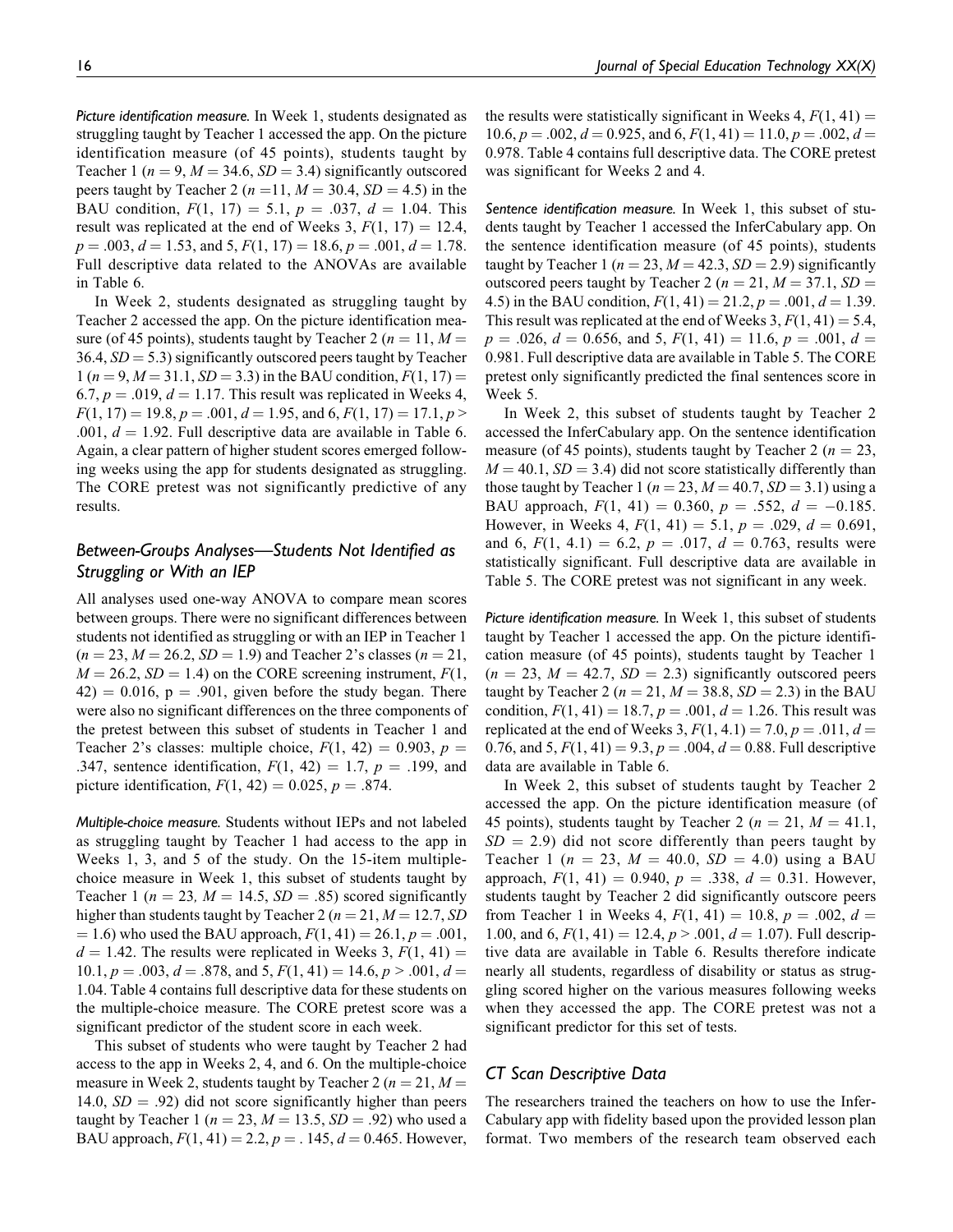teacher once per week to document practices used within the BAU condition and the extent to which they used the app with fidelity to the lesson plan template. Adherence to the lesson plan was noted to be 100% by both observers for each classroom observation during the weeks the app was utilized. The structured nature of the app made it extremely easy for teachers to follow the format once they learned the routine.

Researchers also used the CT Scan (Author, 2017) once per week to observe the teacher in the BAU condition (three for Teacher 1, three for Teacher 2). Observations occurred on Monday, Tuesday, or Wednesday to allow a look at initial vocabulary instruction for the day's terms. Researchers observed the full 20-min sequence for all six lessons for a total of approximately 120 min of BAU instruction. Although all lessons were double coded for reliability, data from the second scorer were lost stemming from a hard drive crash. At the time of the study, the CT Scan saved data output only to the user's hard drive. While we are unfortunately unable to report specific interscorer agreements, anecdotally, no red flags were raised between the reviewers at the time of the study. Because of the small sample size, the data loss, and limited scope of this preliminary study, the following data from the CT Scan are not used in any statistical analyses. Future research will attempt to systematically link teacher practice to student outcomes.

Teacher 1. According to Observer 1's data, Teacher 1 spent an average of 13.1 min per lesson  $(SD = 1.4)$ , providing studentfriendly definitions by writing the terms on the board and having students copy those definitions into notes. An average of 3.4 min  $(SD = 2.1)$  was spent highlighting examples of terms. Smaller amounts of time were spent asking students to state the definition and having discussions about terms. CT Scan data output showed a high degree of homogeneity for vocabulary lessons for Teacher 1 across the three BAU observations. In other words, she kept to the same routine in each lesson of providing a student-friendly definition (no images) and then noting an example before moving on to the next term. In Week 2, she asked students to respond to 20 questions; in Week 4, she asked 28; and in Week 6, she asked 18. This is compared to her asking 58 questions to students in Week 1 using the app, 82 in Week 3, and 95 in Week 5. While the number of questions asked by the teacher using the app compared to BAU was not an original research question, this descriptive finding is interesting. The questions teachers asked within the app condition were not entirely scripted but followed a pattern that was followed and could be extended by teachers.

Teacher 2. Teacher 2 was more diverse in terms of her approach to BAU vocabulary instruction. She did, on average, spend 5.3 min providing student-friendly definitions  $(SD = 1.6)$ . However, she also had students apply their knowledge during each observation (average of 8.2 min,  $SD = 2.1$ ) by asking students to work in groups to match definitions to terms and perform short skits, and relied upon demonstrations of terms, when feasible (average of 3.1 min,  $SD = 1.1$ ). Teacher 2 asked 20 questions in Week 1 during her first BAU lesson, 20 in Week 3, and 25 in Week 5. When using the app, she asked 60 questions in Week 2, 60 in Week 4, and 62 in Week 6.

#### Satisfaction Survey

Following the final week of the study, researchers administered a brief satisfaction survey to students who participated in the project. Students were asked to rate the extent to which they agreed or disagreed with three statements about the app. The scale was a 5-point Likert-type scale  $(1 = strongly disagree,$  $5 = strongly agree$ ). The prompts and results were as follows: (1) The app helped me learn terms and definitions ( $n = 75$ ,  $M =$ 4.1,  $SD = 1.2$ ), (2) I liked learning vocabulary using the app  $(n = 75, M = 4.2, SD = 1.1)$ , and (3) If given the opportunity, I would use the app on my own ( $n = 75$ ,  $M = 4.0$ ,  $SD = 1.1$ ).

# **Discussion**

Results from this study are preliminary but potentially promising for the InferCabulary app and its capacity to support vocabulary learning of all students including those with IEPs and others labeled as struggling. The field needs high-quality options for supporting students' vocabulary development. Although researchers have spent literal decades conducting research in this space, for a variety of reasons, students with disabilities and others who struggle continue to have problems with vocabulary. For one, teachers do not always implement evidence-based practices with fidelity or administer the correct dosage needed to move the needle on student learning (Klingner et al., 2010; Swanson et al., 2012). In other words, decades of research do not do much good when they are not deployed by practitioners on the front lines. Many general and special educators could benefit from refreshers on evidencebased vocabulary instruction and receive ongoing coaching including personalized feedback.

Another issue yet to be fully resolved by research or in practice is the sheer volume of terms students are expected to learn, which intersects with various cognitive learning impairments experienced by students with disabilities (Kesidou & Roseman, 2002). In many instances, words have multiple meanings, depending on context, which can confuse students. An example of this is the term revolution. Not only can revolution be defined differently in each context of social studies, science, literature, and mathematics, it can also have multiple meanings within a single content area, like in history (e.g., social revolutions, military revolutions). When added to the dozens of other terms that need to be learned within and across the school day, students can easily become overwhelmed.

The combination of weak instructional methods plus overwhelming volume of terms can cause substantial learning problems for students with disabilities and others who struggle. New thinking and planning is needed to support students' unique needs, while simultaneously not shying away from the need to provide a high-quality, standards-based education. Multimedia is a seductive option to provide vocabulary instruction or practice in an efficient manner, but researchers and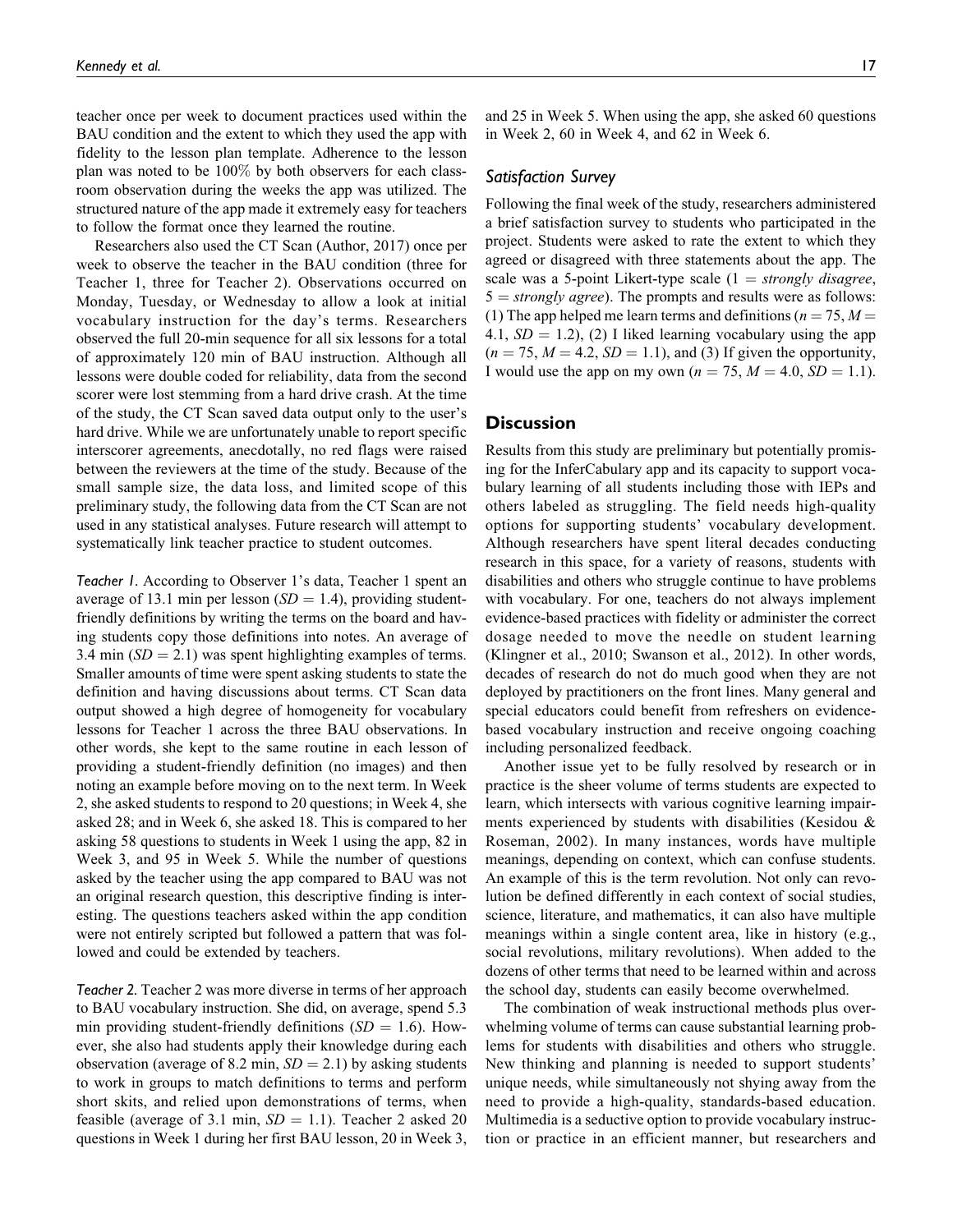practitioners should insist upon a level of empirical evidence prior to adoption and deployment when teaching vulnerable students.

#### Summary and Analysis of Results

Students with IEPs. For students with IEPs, in both teacher's classes, results illustrate an escalating trend across the their respective 3 weeks of app use on the multiple-choice, sentence ID, and picture ID measures. In other words, the mean score difference between the two groups went up from Week 1 to 3 to 5 for students with IEPs in Teacher 1's class, and the same in Weeks 2, 4, and 6 for these students in Teacher 2's class. In reviewing the raw data (see Table 3), it is clear most individual students with IEPs made within student gains from week to week on all three measures depending on their learning mode. All but two students with IEPs (9/11) had a net positive mean score for the three measures. Effect sizes are large based on these comparisons and should be interpreted with caution given the small sample size. However, it is clear based on the mean scores for individual students compared to themselves, and to peers in the opposite teacher's class, that accessing the app plus explicit instruction did indeed result in higher scores on the various assessments.

Students designated as struggling. Students with IEPs from Teacher 2's class had higher mean scores across all measures from the full 6-week study. This could be attributed to the type of vocabulary instruction observed using the CT Scan during weekly fidelity checks. Data from the CT Scan described above in the Results section do note Teacher 2's use of more evidence-based practices than Teacher 1. This included more average time spent providing student-friendly definitions and having students apply their learning with various activities. However, these findings could be coincidental given the small sample size.

Results for students designated as struggling replicated the findings for students with IEPs. With individual exceptions, an examination of data in Table 7 illustrates higher mean scores across the 3 weeks for these students in weeks when they accessed the app compared to BAU instruction. Students in Teacher 2's class also scored higher, on average, on all three measures across the 6 weeks of the study. This provides some confirmatory evidence noted above that the BAU instruction provided by Teacher 2 was in some way superior to Teacher 1. More research, however, should be conducted to further explore this potential finding.

## **Implications**

The InferCabulary app is an example of a multimedia instructional tool teachers can pair with explicit instruction to help support students' vocabulary needs. The novel approach of having students use their inferencing skills to evaluate images and corresponding phrases to figure out the meaning of terms before hearing the official definition, in this study, led to

positive learning gains. This app can also be used independently by students. Although researchers did not evaluate that mode, it is reasonable to expect positive gains. Further research of multiple modes using this tool is warranted.

The results of this study, although preliminary, have potentially promising indications. First, use of the app combined with explicit instruction was more effective than BAU in almost all weeks for almost all groups. The intervention was designed using principles of effective instruction for students with disabilities, but it was also effective for struggling students and general education students, making it a potentially interesting choice for instruction in a co-taught or inclusive classroom. Additionally, the effect sizes in most cases increased from week to week, indicating that with practice and increasing comfort with the app, students improved their vocabulary understanding over time. The primary assessments used in this study were researcher-generated, proximal measures, which is a limitation; future studies need to determine whether the effects would be noticeable on a more distal measure. It is possible results are attributable to the close connection of the intervention and dependent measures. However, the assessments were designed to assess a robust understanding of the vocabulary words, not simply identification of the words' definitions. To do well on the assessments, students needed to demonstrate flexibility of thinking and the ability to deeply process the nuances of words, which is essential for vocabulary knowledge to impact other processes such as reading comprehension (McKeown, Crosson, Moore, & Beck, 2018).

## Future Research

Future studies should add a third treatment group that received "best practice," which could include explicit instruction, but then not access to the InferCabulary app. Adding this treatment group would allow researchers to determine the extent to which variability is being contributed independently by explicit instruction or the app. Finally, future research should add more dependent measures to determine why explicit instruction plus the InferCabulary app led to better student vocabulary performance. For example, measures of student motivation and/or engagement could tell a powerful story about why the intervention group outperformed peers.

#### Limitations

These results should be viewed in light of some important limitations. First, this study examined the short-term effects of a vocabulary intervention. Each week, students learned 15 terms in 3 days, reviewed on Thursday, and completed the three dependent measures on Friday. Short-duration interventions often have larger effects than long-term interventions, particularly when using researcher-created instruments. Researchers were not able to examine the long-term maintenance of vocabulary knowledge. The second main limitation was the lack of random assignment. We attempted to maximize the research design to allow for a replication of each analysis (Weeks 1, 3,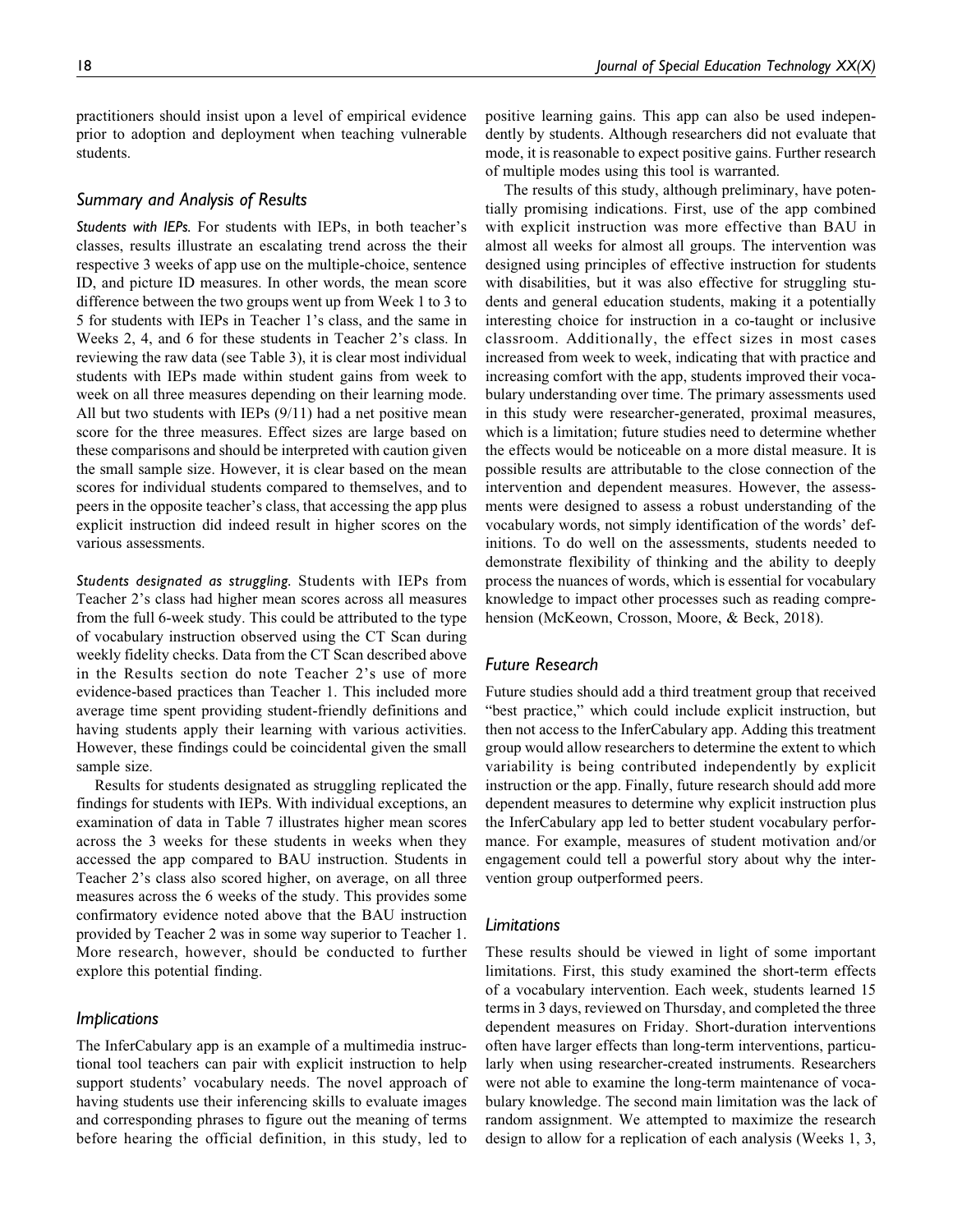and 5 and Weeks 2, 4, and 6). This research design, however, did not overcome the lack of experimental assignment to groups.

A small number of students nested within two teachers' intact classes participated in the study. Specifically, only 11 with IEPs, and 20 identified as struggling were enrolled in the participating teachers' classes. With these small numbers, it is difficult to fully interpret results from a statistical standpoint, although the presentation of raw data in Tables 3 and 7 across each replication helps alleviate some concern about credibility of findings. Future research with larger numbers of students should be conducted.

Another limitation is students with IEPs and students designated as struggling received instruction using the app or BAU without any specific accommodations or modifications. This included extended time and multiple repetitions in small groups. This decision was a practical one for researchers (having already asked teachers to shoehorn the study activities into their crowded school day), but it is possible results would have been different if students had more time and trials to learn terms. That being said, students with IEPs and those designated as struggling did outperform their peers when using the app and did outscore themselves from week to week when in and out of the treatment.

# Appendix

# Sample Lesson Plan for Teachers and Fidelity Checklist

Week 1, Teacher 1 When the study begins, you will begiwusing the app:

|  | 1. Abominable 4. Barren 7. Defiant 10. Mourner 13. Rueful     |  |
|--|---------------------------------------------------------------|--|
|  | 2. Abundant 5. Cautious 8. Dread 11. Prominent 14. Throng     |  |
|  | 3. Allegiance 6. Clasp 9. Frantic 12. Prosperous 15. Vigilant |  |

Tell students: "For the next 6 weeks, we are going to be learning vocabulary two different ways. Each week, you will learn 15 new words on Mondays, Tuesdays, and Wednesdays. On Thursdays, we will review, and on Fridays, we will have a quiz. This week, we will be learning using an iPad program called *InferCabulary*; next week, we will learn 15 new words the way we usually do.

(1) Say to students: "This week, we are going to use a program called InferCabulary. Do you remember what "infer" means? (quick discussion). Right, to use clues that are there to make a good guess about what something means. We don't know for sure, but we are like detectives who have to figure it out form the clues. InferCabulary uses pictures instead of telling you what the word means. We have to look carefully at the pictures and figure out what the word means, and then we will check our answer with the definition. If we need a little extra support, there are captions for each picture, so that should be helpful. Are you ready to start? I will do the first one for you to show you how it's done."

- (a) Perform Think Aloud for "Abominable"—go through all five pictures, so they hear how YOU think about the pictures (scaffolding how they are supposed to participate).
- (b) Show "Abundant" to students.
	- (i) Ask one student to tell what he or she sees in picture one (upper left corner.) If he or she did not verbalize something like, "a lot of fruits and veggies", ask another student to share his or her thoughts.
	- (ii) Ask another student(s) to explain what he or she sees in picture two (upper right corner). Ensure it is something like "a lot of fish."
	- (iii) Repeat this with Picture 3 (e.g., "lots of clothes in that closet"), Picture 4 (lower left; e.g., "he's got a lot of cash"), and Picture 5 (lower right; e.g., "there are a bunch of flowers in that field.").
	- (iv) Ask one student to infer what he or she thinks the word means based on the pictures.
	- (v) Play the audio captions.
	- (vi) Ask whether all students agree with the definition.
	- (vii) Push the orange word, "abundant" and the definition will be revealed.
	- (viii) Have all students write down the childfriendly definition.

Continue using the *InferCabulary* app to teach remaining words 6–10 on Tuesday and words 11–15 on Wednesday. Take

Table A1. Fidelity Checklist.

| <b>Instruction Practice</b>                                                             | <b>Steps</b>                                                                                                                                                                                                                                                                                                     | Complete? |
|-----------------------------------------------------------------------------------------|------------------------------------------------------------------------------------------------------------------------------------------------------------------------------------------------------------------------------------------------------------------------------------------------------------------|-----------|
| Classroom setup for<br><b>InferCabulary</b><br>First day: Provides<br>overview of study | Teacher has iPad connected<br>to overhead or Smartboard<br>States purpose/rationale of<br>lesson ("For the next six<br>weeks we are going to be<br>learning vocabulary two<br>different ways. Each week<br>you will learn 15 new<br>words. This week we are<br>going to use a program<br>called InferCabulary.") |           |
| First day: Emphasizes<br>importance of<br>inference skills                              | Ask students to tell what<br>"inference" means. Confirm<br>that inference means<br>something like, "to use clues<br>that are available to help you<br>guess what something<br>means. We don't know for<br>sure, but we are like<br>detectives who have to<br>figure it out form the clues."                      |           |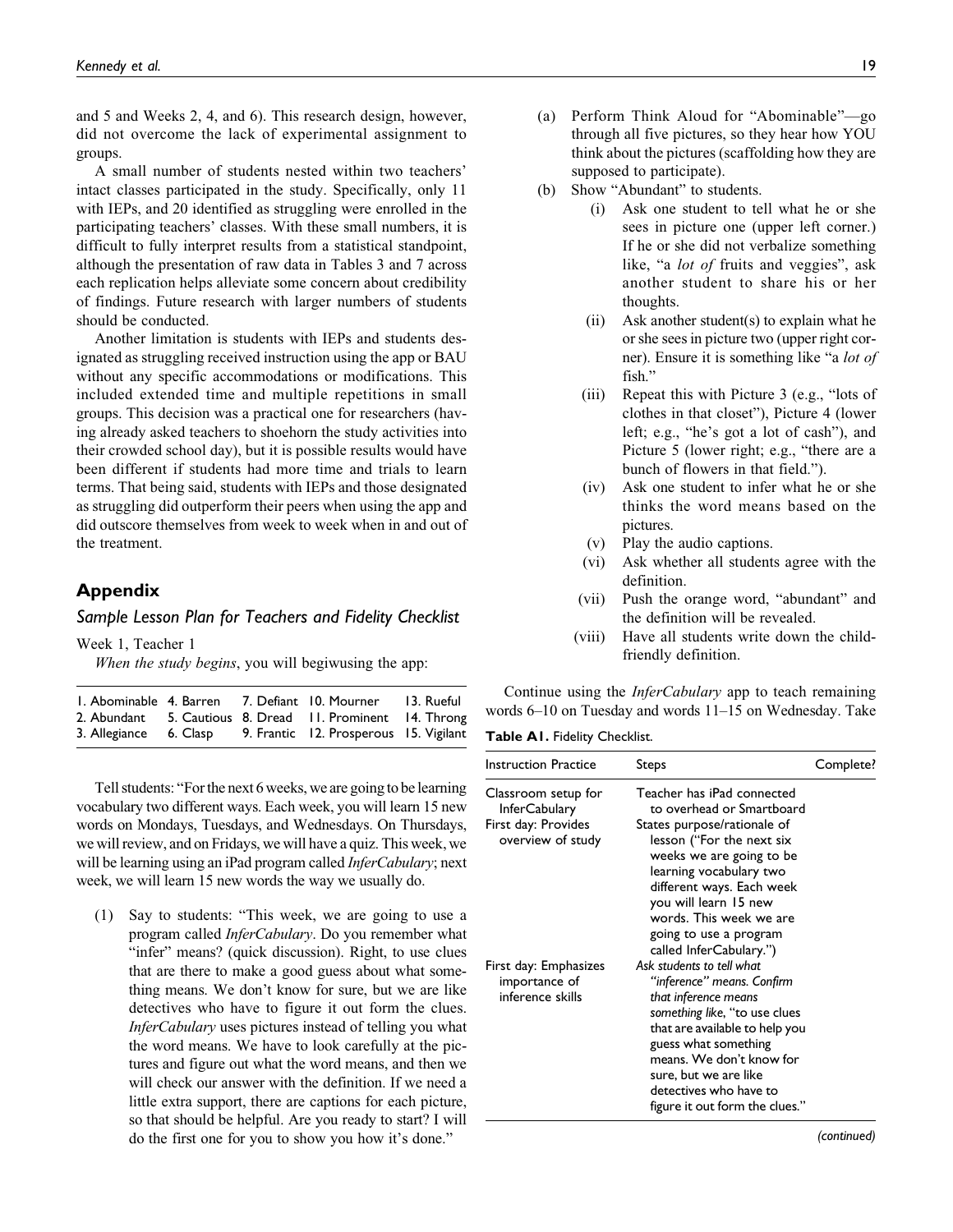| Table AI. (continued) |  |
|-----------------------|--|
|-----------------------|--|

| Instruction Practice                                       | Steps                                                                                                                                                                                                                                       | Complete? |
|------------------------------------------------------------|---------------------------------------------------------------------------------------------------------------------------------------------------------------------------------------------------------------------------------------------|-----------|
| First day: Explains<br>InferCabulary method                | Shares that "InferCabulary uses<br>pictures instead of telling you<br>what the word means. We<br>have to look carefully at the<br>pictures and figure out what<br>the word means, then we<br>will check our answer with<br>the definition." |           |
| First Day:                                                 | Teacher says, "Why are all of<br>these pictures here? What do<br>I notice about each picture?"                                                                                                                                              |           |
| Teacher performs Think<br>Aloud for the word<br>Abominable | Teacher says (Picture I) "ooh,<br>that looks kind of scary<br>with those nails! I bet that<br>would be painful."                                                                                                                            |           |
|                                                            | Teacher says (Picture 2) "Ugh,<br>I can't imagine being stuck<br>in that traffic, it would take<br>forever!"                                                                                                                                |           |
|                                                            | Teacher says (Picture 3) "That<br>boy's face looks like he is<br>grossed out about something,<br>or scared, even. These seem<br>to be pictures about gross,<br>painful, yucky things.                                                       |           |
|                                                            | Teacher says (Picture 4) "That<br>man is dirty and he looks<br>uncomfortable doing push<br>ups or something. Yep, seems<br>to be yucky and painful."                                                                                        |           |
|                                                            | Teacher says (Picture 5)<br>"Ooh, he's plugging his<br>nose because the shoe<br>smells so bad."                                                                                                                                             |           |
| Confirm learning                                           | Presses each picture to play the<br>audio caption.<br>Presses the orange word to<br>reveal the definition.                                                                                                                                  |           |
|                                                            | Presses the definition so it is<br>read aloud to students-Ask<br>students, did we get it correct?<br>Ensures students write down<br>the word and definition.                                                                                |           |

Thursday's class to review each term and discuss or review the pictures. On Friday, please administer the quizzes contained in this section for Week 1.

#### Declaration of Conflicting Interests

The author(s) declared no potential conflicts of interest with respect to the research, authorship, and/or publication of this article.

#### Funding

The author(s) received no financial support for the research, authorship, and/or publication of this article.

## ORCID iD

Michael J. Kennedy **D** <https://orcid.org/0000-0003-4053-4755>

- Archer, A. L., & Hughes, C. A. (2011). Explicit instruction—Effective and efficient teaching. New York, NY: Guilford Press.
- Ball, D. L., Thames, M. H., & Phelps, G. (2008). Content knowledge for teaching: What makes it special? Journal of Teacher Education, 59, 389–407. doi:10.1177/0022487108324554
- Baumann, J. F., Kame'enui, E. J., & Ash, G. E. (2003). Research on vocabulary instruction: Voltaire redux. In J. Flood, D. Lapp, J. R. Squire, & J. M. Jensen (Eds.), Handbook of research on teaching the English language arts (2nd ed., pp. 752–785). Mahwah, NJ: Lawrence Erlbaum.
- Beck, I. L., McKeown, M. G., & Kucan, L. (2002). Bringing words to life: Robust vocabulary instruction. New York, NY: Guilford Press.
- Bos, C. S., & Anders, P. L. (1990). Effects of interactive vocabulary instruction on the vocabulary learning and reading comprehension of junior-high learning disabled students. Learning Disability Quarterly, 13, 13–42. doi:10.2307/1510390
- Byrant, D. P., Goodwin, M., Bryant, B. R., & Higgins, K. (2003). Vocabulary instruction for students with learning disabilities: A review of the research. Learning Disability Quarterly, 26, 117–128. doi:10.2307/1593594
- Diamond, L., & Thorsnes, B. J. (2008). Assessing reading: Multiple measures for kindergarten through twelfth grade. Consortium on Reading Excellence. Novato, California: Consortium on Reading Excellence, Inc.
- Ebbers, S. M., & Denton, C. A. (2008). A root awakening: Vocabulary instruction for older students with reading difficulties. Learning Disabilities Research & Practice, 23, 90–102. doi:10.1111/j. 1540-5826.2008.00267.x
- Ford-Connors, E., & Paratore, J. R. (2015). Vocabulary instruction in fifth grade and beyond: Sources of word learning and productive contexts for development. Review of Educational Research, 85, 50–91. doi:10.3102/0034654314540943
- Graves, M. F. (2006). The vocabulary book: Learning & instruction. New York, NY: Teacher's College Press.
- Harris, M. L., Shumaker, J. B., & Deshler, D. D. (2011). The effects of strategic morphological analysis instruction on the vocabulary performance of secondary students with and without disabilities. Learning Disability Quarterly, 34, 17–34.

Hill, H. C., Rowan, B., & Ball, D. L. (2005). Effects of teachers' mathematical knowledge for teaching on student achievement. American Educational Research Journal, 42, 371–406.

- Horton, S. V., Lovitt, T. C., & Givins, A. (1988). A computer-based vocabulary program for three categories of student. British Journal of Educational Technology, 19, 131–143. doi:10.1111/j.1467- 8535.1988.tb00261.x
- Jitendra, A. K., Edwards, L. L., Sacks, G., & Jacobsen, L. A. (2004). What research says about vocabulary instruction for students with learning disabilities. Exceptional Children, 70, 299–322.
- Kennedy, M. J., Rodgers, W. J., Romig, J. E., Lloyd, J. W., & Brownell, M. T. (2007). The impact of a multimedia professional development package on inclusive science teachers' vocabulary instruction. Journal of Teacher Education, 68, 213–230. doi:10. 1177/0022487116687554